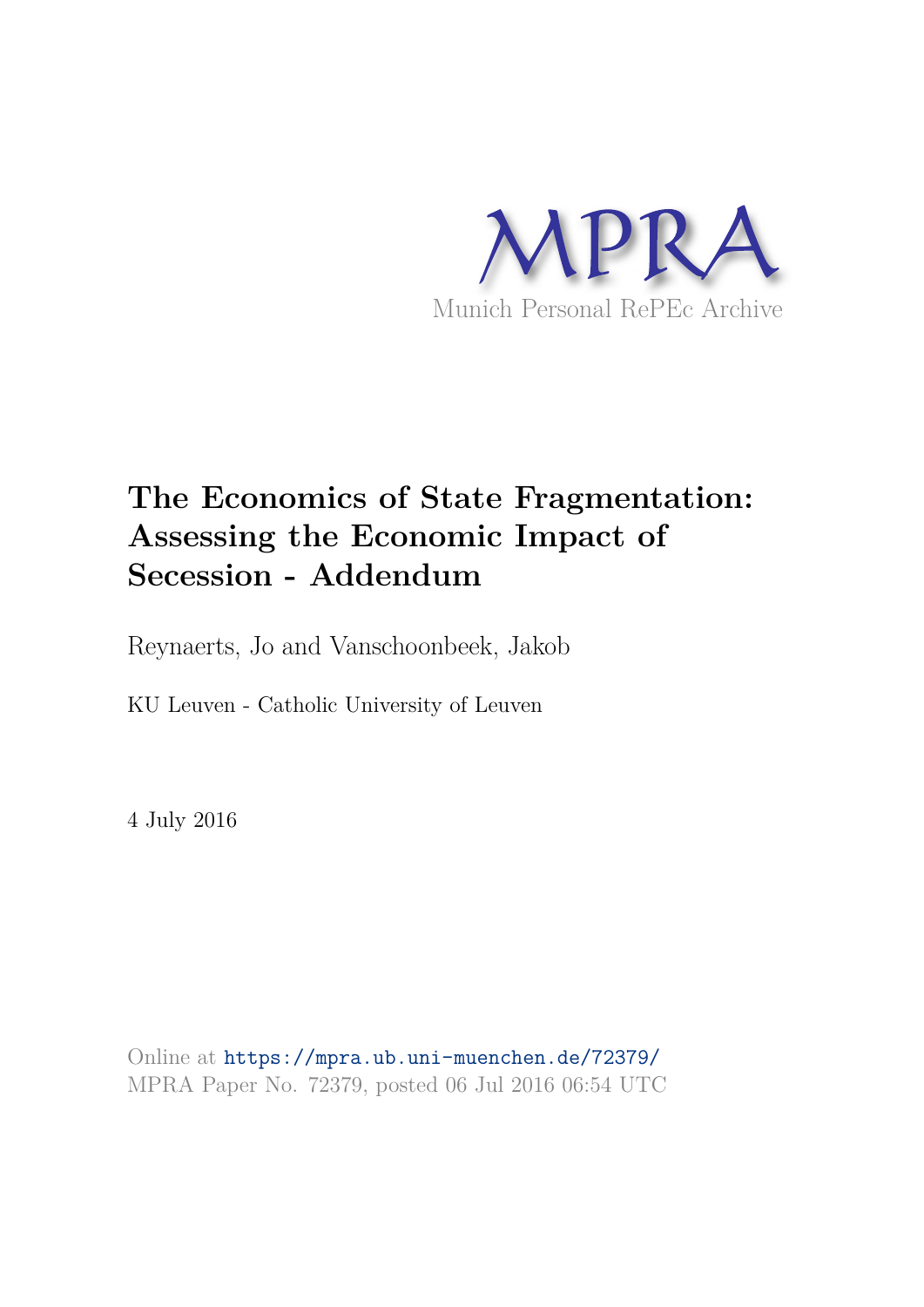# THE ECONOMICS OF STATE FRAGMENTATION: ASSESSING THE ECONOMIC IMPACT OF SECESSION Addendum

Jo Reynaerts<sup>∗</sup> and Jakob Vanschoonbeek<sup>∗</sup>, †

VIVES Discussion Paper 55. This version: July 5, 2016

#### Abstract

Reynaerts and Vanschoonbeek (2016) propose a semi-parametric procedure to estimate the economic impact of secession, finding empirical evidence that declaring independence significantly lowered per capita GDP in newly formed states. To demonstrate that these findings appear to hold irrespective of the estimation procedure employed, this addendum formulates a parametric approach to estimate the independence dividend. Our preferred parametric specifications comprise a dynamic, quasi-myopic model of per capita GDP dynamics that controls for country and year fixed effects, the rich dynamics of GDP, finite anticipation effects and a vector of alternative growth determinants. The results indicate that declaring independence reduces per capita GDP by around 15-20% in the long run. These results are qualitatively confirmed when we use non-regional secession waves to instrument for local incentives to secede.

Keywords: Independence dividend; panel data; dynamic model; generalized method of moments; bootstrap-based bias correction; instrumental variable regression

JEL Classification: C14, C32, H77, O47

<sup>∗</sup>KU Leuven - University of Leuven, Research Centre for Regional Economics (VIVES) †Ph.D. Fellow of the Research Foundation - Flanders (FWO)

The authors would like to thank Geert Dhaene, Joep Konings, Klaas Staal, David Stadelmann and participants to the VIVES Research Seminar for valuable comments and suggestions on earlier versions of this paper.

c 2016 by the author(s). Short sections of text, not to exceed two paragraphs, may be quoted without explicit permission provided that full credit is given to the source.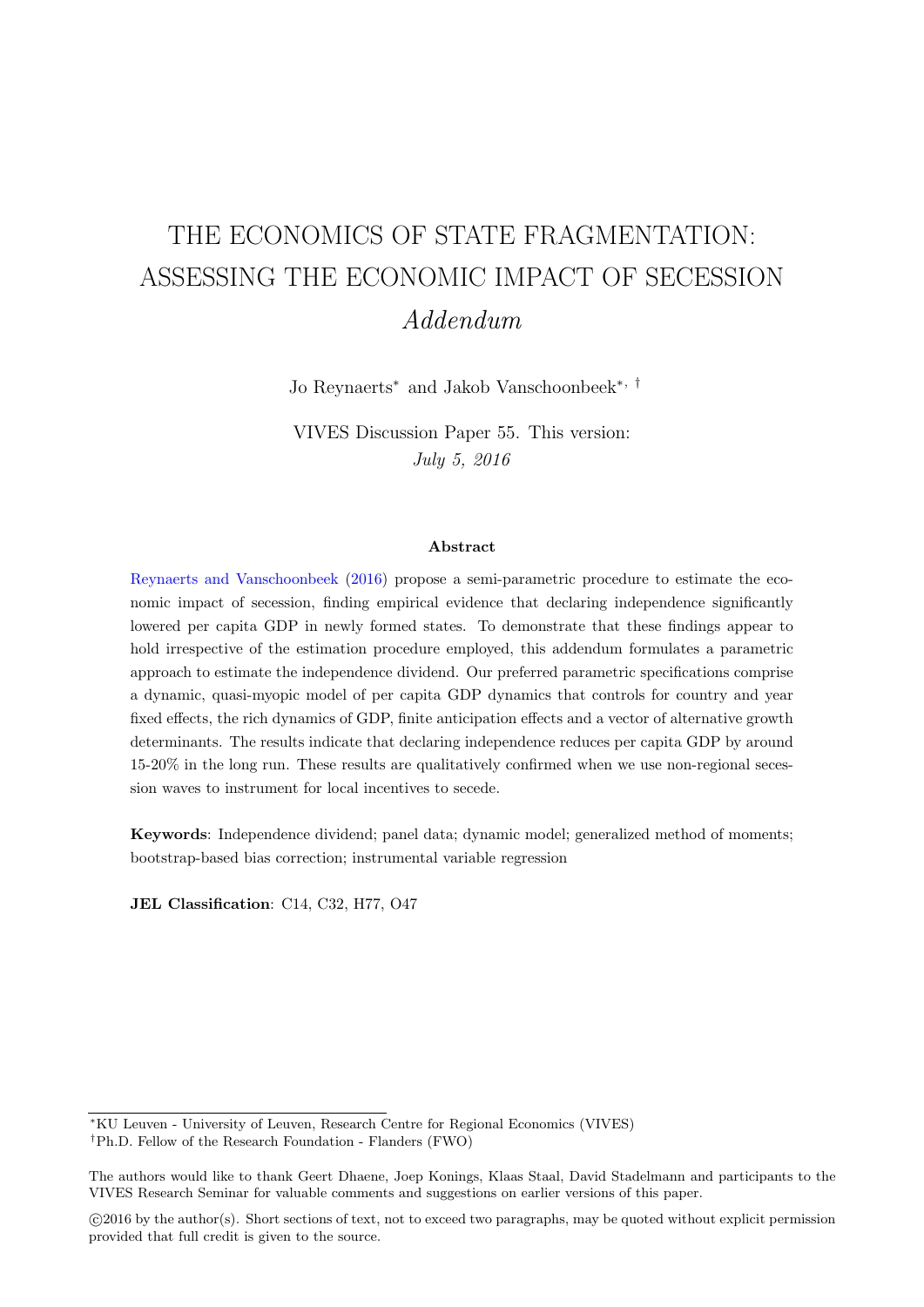### 1 Introduction

In this addendum, we expound upon Reynaerts and Vanschoonbeek (2016) and follow a parametric approach to identify the independence dividend. After outlining the general economic model, a next section explains the model selection procedure. Subsequently, we present our baseline results and perform some robustness checks. Finally, a last section provides instrumental variable estimates of the independence dividend.<sup>1</sup>

# 2 Estimation strategy

Based on the literature review discussed in Reynaerts and Vanschoonbeek (2016), we are interested in estimating the following underlying economic model:

$$
y_{i,t} = \beta_0 + \beta_1 NIC_{i,t} + \sum_{p=1}^{P} \beta_{1+p} E_t [NIC_{i,t+p}] + \sum_{q=1}^{Q} \alpha_q y_{i,t-q} + \theta X_{i,t} + \lambda Z_{i,t} + \delta_i + \eta_t + \epsilon_{i,t} \quad (1)
$$

where  $y_{i,t}$  is the log of per capita GDP of country i at time t,  $NIC_{i,t}$  is an independence dummy equal to 1 for each NIC in the first 30 years after it gained independence and 0 otherwise,  $X_{i,t}$  is a  $(1 \times X)$  vector of observed controls,  $Z_{it}$  is a  $(1 \times Z)$  vector of time-varying unobserved growth determinants,  $\delta_i$  captures the I country fixed effects,  $\eta_t$ denotes T year fixed effects and the error term,  $\epsilon_{i,t}$ , collects all random transitory shocks to per capita GDP. The model also includes up to Q lags of the dependent variable to allow for persistency in GDP dynamics.  $E_t$  denotes the expectation taken with respect to the information set at time  $t$ , reflecting the potential presence of anticipation effects up to P years prior to a declaration of independence.<sup>2</sup> The coefficient of interest is  $\beta_1$ , as this is the coefficient that will capture the economic impact of secession: a statistically significant and positive estimate would indicate the presence of independence gains while a statistically significant negative estimate would signify an independence cost.

As is standard, we deal with the potential problem of time-constant omitted variable bias by removing time-constant unobserved heterogeneity, which may include hard-toquantify variables such as cultural norms or political institutions, using the standard within estimator. To eliminate common per capita GDP trends that may be correlated with declaring independence, year dummies are included in each specification as well.

To deal with the potential presence of finite anticipation effects, we estimate a quasimyopic model replacing the expectation of independence  $p$  years prior to the actual independence declaration,  $E_t[NIC_{i,t+p}]$ , with leads of the independence-dummy,  $NIC_{i,t}^p$ . More specifically,  $NIC_{i,t}^p$  is a dummy variable equal to 1 if country i will declare independence at time  $t + p$ , such that the *ex ante* effect of secession at time  $t + p$  is estimated by  $\beta_{1+p}$ .

<sup>&</sup>lt;sup>1</sup>Further details about data sources and construction is offered in Reynaerts and Vanschoonbeek (2016).

 $2$ The typical pre-secession dip in per capita GDP observed in NICs may reflect anticipation effects. If so, Malani and Reif (2015) show that their omission generates omitted variables bias.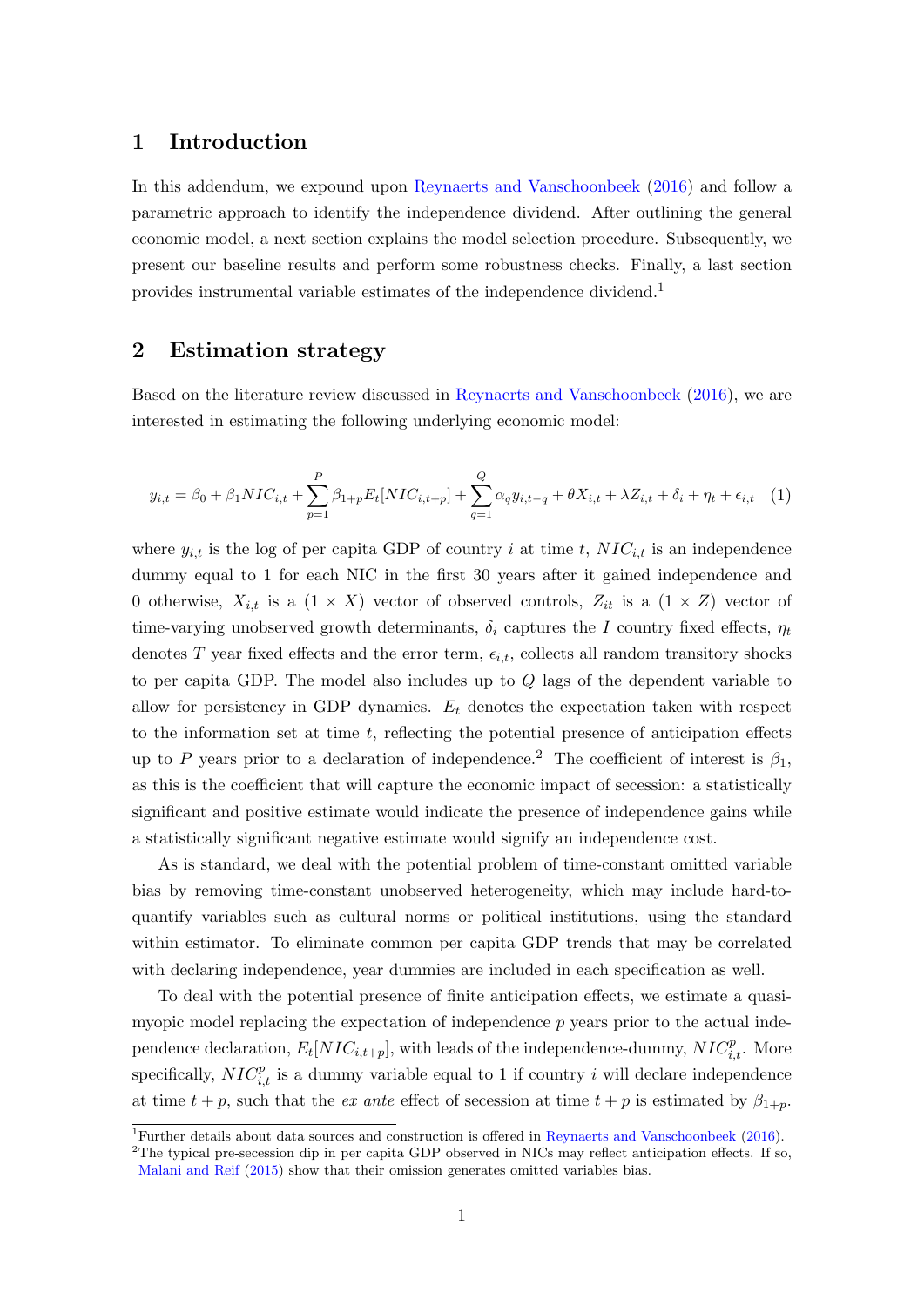Denoting the within transformation of  $y_{it}$  by  $\tilde{y}_{i,t} = y_{i,t} - \frac{1}{T}$  $\frac{1}{T_i} \sum_{t=1}^{T_i} y_{i,t}$ , our baseline linear regression specification related to equation (1) can be summarized as follows:

$$
\tilde{y}_{i,t} = \beta_1 N \tilde{I} C_{i,t} + \sum_{p=1}^{P} \beta_{1+p} N \tilde{I} C_{i,t}^p + \sum_{q=1}^{Q} \alpha_q \tilde{y}_{i,t-q} + \theta \tilde{X}_{i,t} + \eta_t + \tilde{\epsilon}_{i,t}^Z
$$
\n(2)

where the error term,  $\tilde{\epsilon}_{i,t}^Z = \lambda \tilde{Z}_{i,t} + \tilde{\epsilon}_{i,t}$ , also subsumes variation over time in the z unobserved growth determinants and the contents of  $X$  are detailed below.

In order for this relation between per capita GDP and the independence dummy to be dynamically stable, the sum of the coefficients of the lagged dependent variables  $(\sum_{q=1}^{Q}\alpha_q)$ measuring the persistence in per capita GDP should be smaller than one. If this would not be the case, a one-time decision to secede would cause explosive changes in per capita GDP trajectories. To check whether explosive behavior can be ruled out, an appropriate F-test can be employed (Acemoglu, Suresh, Restrepo, & Robinson, 2014). This is a relevant issue, as the  $\beta_1$ -coefficient in the regression model summarized in equation (2) only estimates the immediate economic impact of secession or, equivalently, the effect of declaring independence if independence is expected to last for one single period. Computing the effect of a permanent secession,  $\beta$ , involves accounting for the serially correlated nature of per capita GDP which, under dynamic stability, boils down to:

$$
\hat{\beta} = \frac{\hat{\beta}_1}{1 - \sum_{q=1}^{Q} \hat{\alpha}_q} \tag{3}
$$

Finally, a well-known problem with the model specified in equation (2) lies in the socalled Nickell (1981) bias, which is inherent to the estimation of auto-regressive fixed effects models and arises due to the mechanical correlation of the lagged dependent variables and the error term. The fact that this bias declines in the length of the time series  $(T)$ , however, suggests that dynamic panel bias should be negligible given the long time-dimension of our dataset.<sup>3</sup> Nevertheless, to account for dynamic panel bias, we also consider two alternative estimators which are unbiased for finite  $T$ . First, we use a one-step generalized methods of moment (GMM) estimator for dynamic panel models that was introduced by Arellano and Bond (1991) and further developed by Arellano and Bover (1995). Exploiting the absence of residual auto-correlation, country fixed effects are first removed by applying the forward orthogonal deviations transformation to all regressors while dynamic panel bias is mitigated by subsequently instrumenting the transformed lagged dependent variables using suitable lagged levels of  $y_{it}$ <sup>4</sup>. In order to avoid an over-fitting bias (Roodman, 2006) the number of lagged instruments is restricted to a maximum of 5. In addition, we consider the iterative bootstrap-based bias correction procedure for the fixed effects estimator in dynamic panels proposed by Everaert and Pozzi (2007).<sup>5</sup>

<sup>&</sup>lt;sup>3</sup>In the model lacking additional controls, each country is observed 57 times on average.

<sup>&</sup>lt;sup>4</sup>The GMM estimator is implemented by Roodman's (2006) xtabond2-command in Stata13.1.

<sup>&</sup>lt;sup>5</sup>The bias correction is implemented by De Vos and Ruyssen's (2015)  $xtbcfe$ -command in Stata13.1.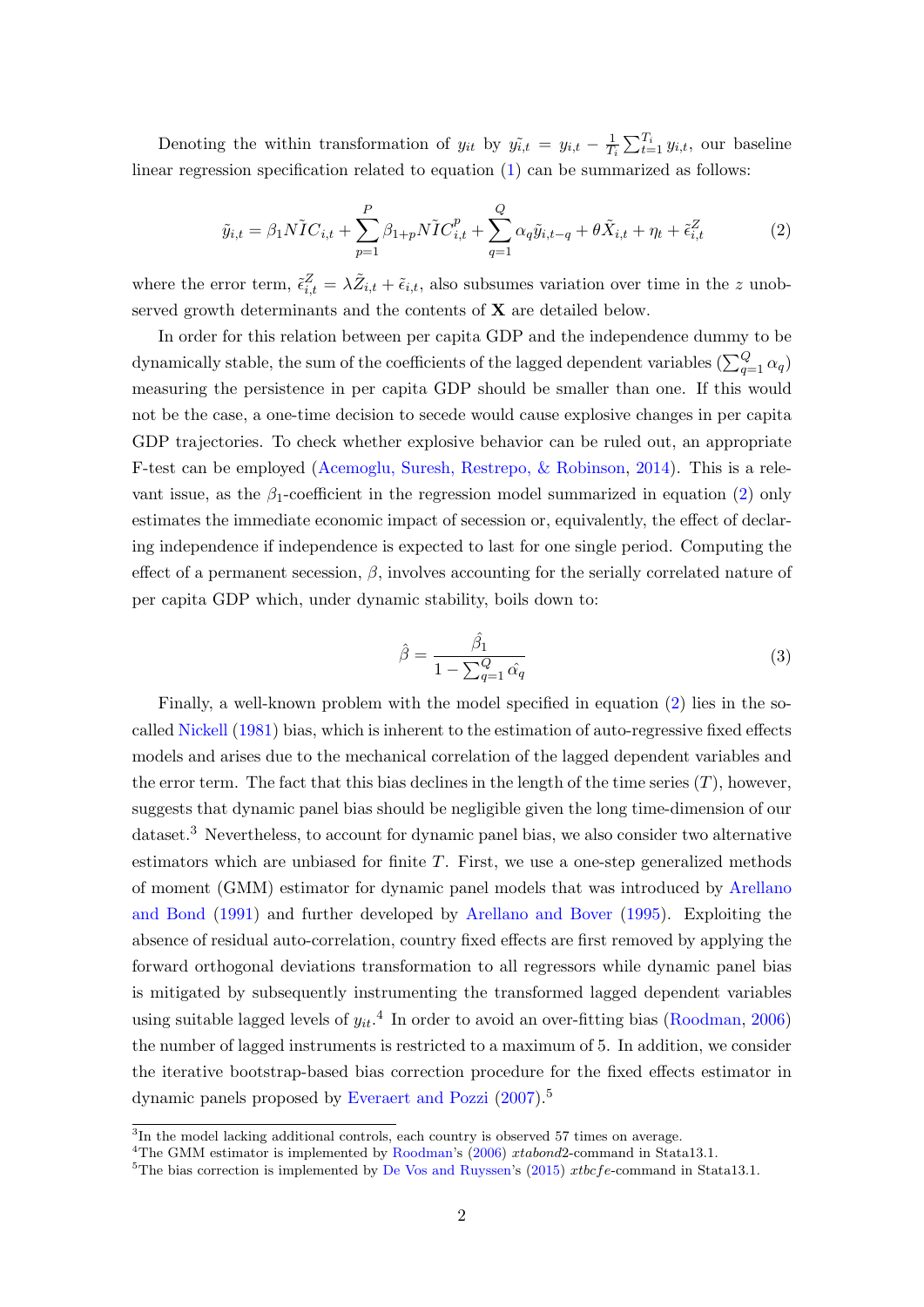## 3 Model selection

The inclusion of lagged dependent variables and anticipation dummies in equation (2) serves to mitigate endogeneity and omitted variable bias concerns, but requires us to determine of the 'optimal' number of lagged dependent variables,  $Q^*$ , as well as the 'optimal' number of anticipation dummies,  $P^*$ . To do so, we build on Stock and Watson (2012) who suggest two approaches to choosing the optimal order of an auto-regressive model: through a statistical significance criterion or using an information criterion. This first approach starts with a model including many lags and subsequently sequentially checks whether the coefficient on the last lag (or trailing lag) significantly differs from 0. If not, the last lag is dropped and the procedure is repeated until the 'optimal' number of lags is determined. By a similar procedure, in the second approach, the number of lags to be included is selected according to the model minimizing the AIC criterion. As this second approach penalizes model complexity, in contrast to the first approach, it is expected to yield a more parsimonious model, reducing estimation uncertainty but potentially omitting valuable information contained in more distant lags.

Since we need to determine both  $Q^*$  and  $P^*$ , we consider the statistical significance and the information criterion approach in two different sequential scenarios. In the first sequential scenario,  $Q^* \to P^*$ , we start from the bivariate fixed-effects model to determine the optimal number of lagged dependent variables  $(Q^*)$  first and only after this decide on the number of anticipation terms  $(P^*)$  to be included. In the second sequential scenario,  $P^* \to Q^*$ , the order is reversed and we first decide on  $P^*$  and subsequently determine  $Q^*$ .

To choose the optimal number of terms in either sequential scenario, we will consider two trails: in the first, which we will refer to as the *long* trail, we start with a 'long' model including 10 sequential terms and subsequently sequentially shorten the model at the last term - the trailing lag or the trailing anticipation term - whenever our model selection criterion dictates so. In the second, so-called short, trail we start with our fixed effects bivariate model and subsequently rely on either model selection criterion to determine whether a more extensive model specification is to be preferred.

Finally, to select the optimal specification resulting from this exercise, based on the principle of parsimony, we adopt the most concise candidate model (i.e. the model which minimizes  $P^* + Q^*$  lacking first-order auto-correlation in the residuals.<sup>6</sup> Although deciding on the number of lags and anticipation terms to include is always and by necessity somewhat arbitrary, this approach at least has the added benefit of providing some empirical evidence suggesting a well specified estimation model.

The results of this exercise are reported in table 1. As it turns out, including 4 lags of the dependent variable sufficiently accounts for past GDP dynamics while relevant anticipation effects are limited to the first 2 pre-secession years.

 $6$ The intuition behind this approach is that residual auto-correlation in a dynamic model "often indicates" that the functional form has not been completely specified" (Wooldridge, 2009, p. 412).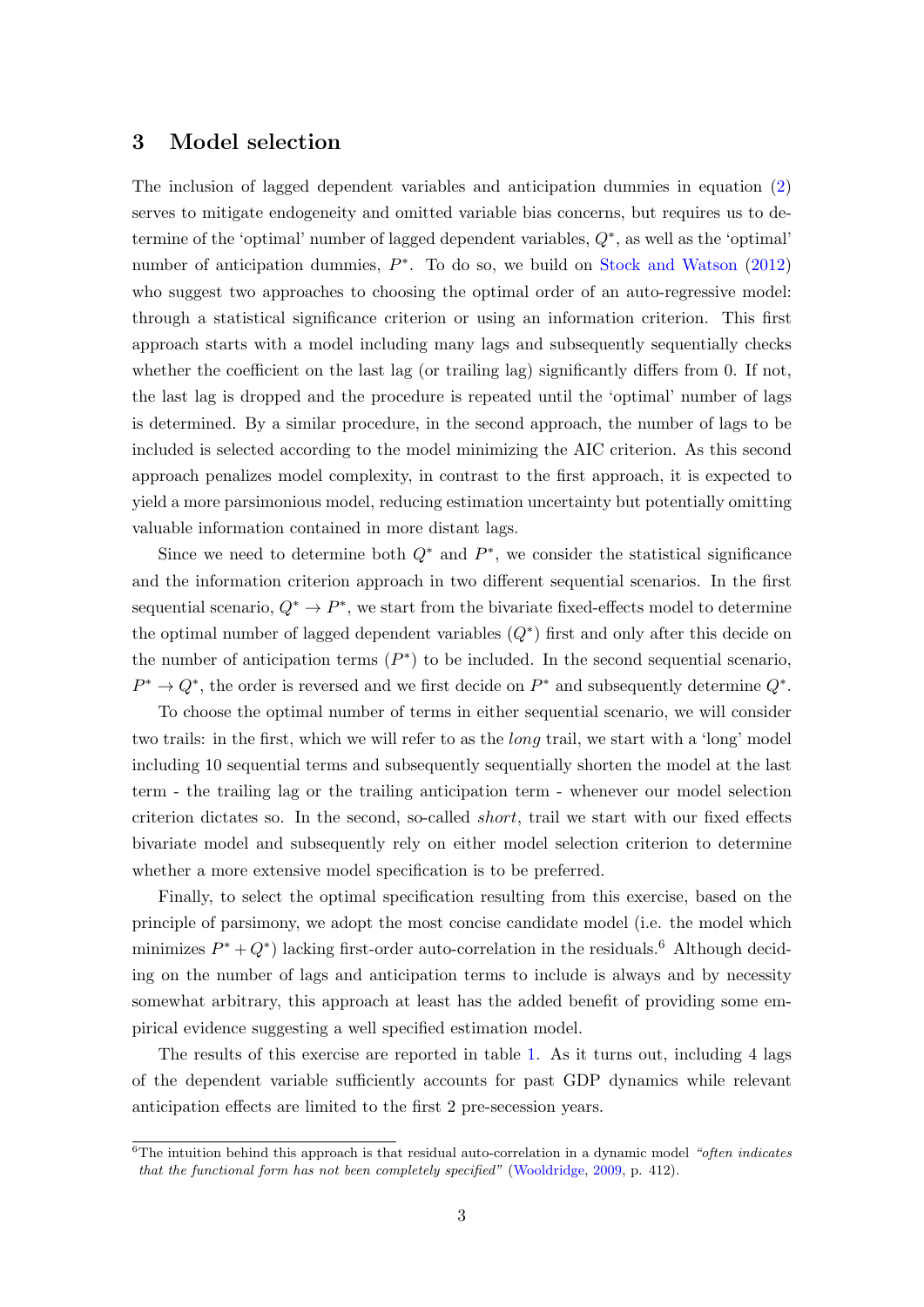| <i>Model selection criterion</i>  | Sequence      | Trail | Result                 | AR(1) |
|-----------------------------------|---------------|-------|------------------------|-------|
| Statistical significance (t-test) | $Q^* \to P^*$ | short | $Q^* = 4; P^* = 2$     | .21   |
| Statistical significance (t-test) | $Q^* \to P^*$ | long  | $Q^* = 8; P^* = 2$     | .01   |
| Statistical significance (t-test) | $P^* \to Q^*$ | short | $Q^* = 4$ ; $P^* = 10$ | -21   |
| Statistical significance (t-test) | $P^* \to Q^*$ | long  | $Q^* = 4$ ; $P^* = 10$ | .21   |
| Information criterion (AIC)       | $Q^* \to P^*$ | short | $Q^* = 1; P^* = 2$     | .00.  |
| Information criterion (AIC)       | $Q^* \to P^*$ | long  | $Q^* = 1; P^* = 9$     | .00.  |
| Information criterion (AIC)       | $P^* \to Q^*$ | short | $Q^* = 1; P^* = 10$    | .00.  |
| Information criterion (AIC)       | $P^* \to Q^*$ | lona  | $Q^* = 1; P^* = 10$    | .00   |
|                                   |               |       |                        |       |

Table 1: Quasi-myopic, autoregressive models of per capita GDP

Note: All estimations include the independence dummy as well as both country and year dummies. The first three columns specify the model selection procedure. Column 4 indicates the resulting candidate model. AR(1) reports the p-value of the Wooldridge (2009) test for the absence of first-order auto-correlation in the residuals of the candidate model. Standard errors are robust for heteroskedasticity and clustered at the country-level.

## 4 Baseline results

The most straightforward situation to derive a reliable parametric estimate of the economic impact of secession would occur when, conditional on past GDP dynamics, anticipation effects as well as country and year fixed effects, the decision to secede and its expectation are entirely unrelated to any other past or present growth determinant while, at the same time, dynamic panel bias can be safely ignored due to the time-span of our dataset. To formalize these ideas, assume that the following conditions are satisfied

#### Condition 1

$$
\mathbb{E}\left[N\tilde{I}C_{i,t}\tilde{\epsilon}_{i,s}^{ZX}\right] = 0 \quad \forall \ t \ge s
$$

$$
\mathbb{E}\left[N\tilde{I}C_{i,t}^{1}\tilde{\epsilon}_{i,s}^{ZX}\right] = 0 \quad \forall \ t \ge s
$$

$$
\mathbb{E}\left[N\tilde{I}C_{i,t}^{2}\tilde{\epsilon}_{i,s}^{ZX}\right] = 0 \quad \forall \ t \ge s
$$

#### Condition 2

$$
\mathbb{E}\left[\tilde{y}_{i,t-q}\tilde{\epsilon}_{i,s}^{ZX}\right] = 0 \quad \forall \ t,s \ \& \ \forall \ q \in \{1,\ldots,Q^*\}
$$

where it is understood that  $\epsilon_{i,t}^{z}z_{i}^{X} = \theta \tilde{X}_{i,t} + \lambda \tilde{Z}_{i,t} + \tilde{\epsilon}_{i,t}$ .

Although, at first sight, these might seem rather strong assumptions, Wooldridge (2009) emphasizes that including lagged dependent variables provides a useful, though crude, strategy to control for more general omitted variable bias.

In this case, the standard within regression of the model outlined in equation (2) lacking any additional controls, in effect leaving the X-matrix empty, would provide us with a reliable estimate of the  $\beta_1$ -coefficient. Column (1) in the top panel of table 2 reports the primary results of such an exercise while the full results are relegated to table A1. Similar to all the other results we present in this section, per capita GDP trajectories turn out to be highly persistent (in this case,  $\sum_{q=1}^{4} \alpha_q = 0.974$ ). Nevertheless, an F-test clearly rejects the null hypothesis of dynamic instability. More importantly, the estimated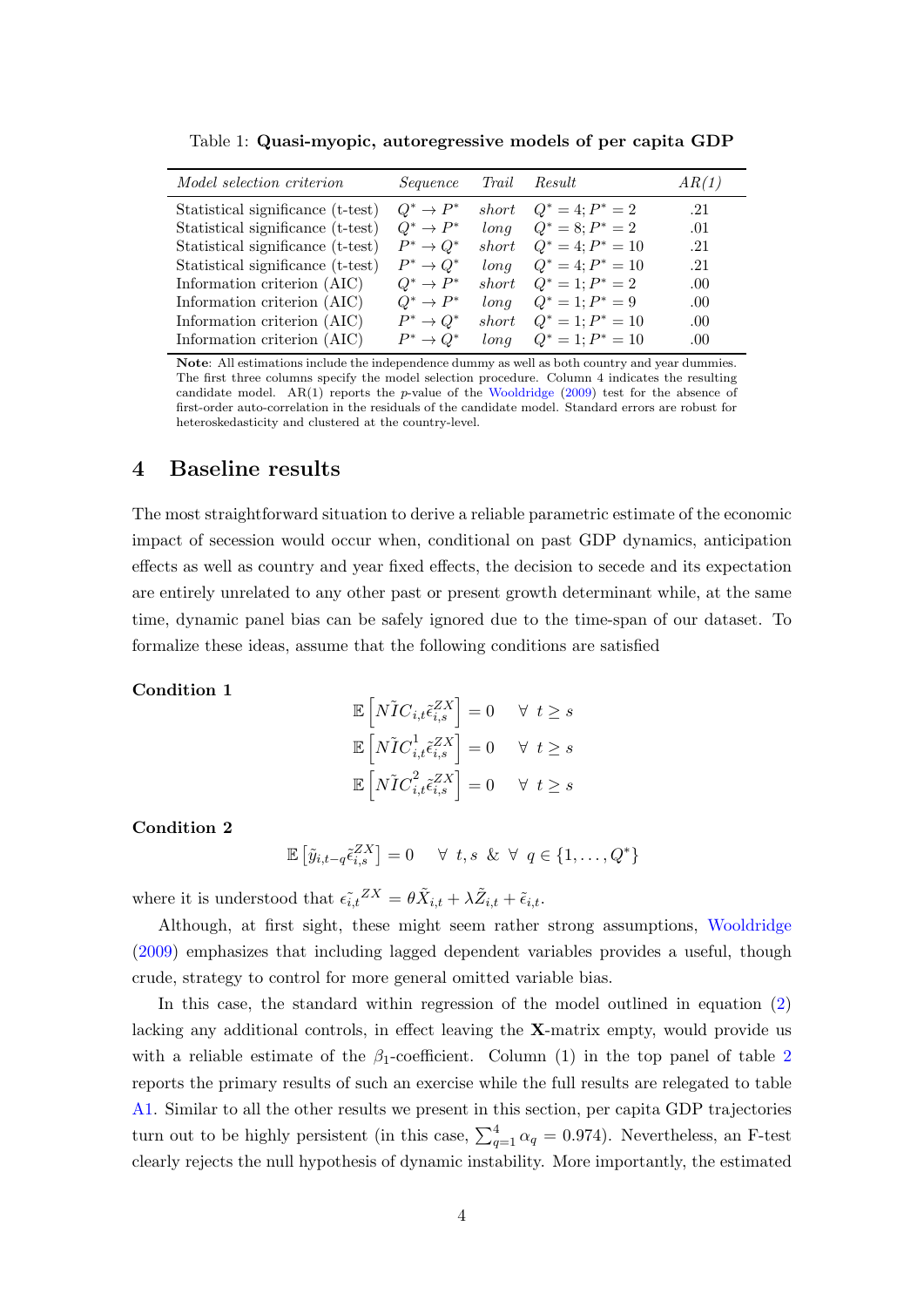$\beta_1$ -coefficient is significantly negative and implies that per capita GDP is reduced by approximately 0.4% in the year of independence. The serially correlated nature in per capita GDP trajectories, however, implies that this adverse effect will accumulate in the ensuing years and converge to a long-run payoff of -0.16. In other words, on average, a declaration of independence significantly reduces per capita GDP levels by an estimated 16% in the long run. In addition, the results also indicate the presence of significantly negative ex ante effects associated with a future state break-up, lowering per capita GDP by an estimated 1.6% and 2.4% in the last two years prior to independence. Anticipation effects thus appear to partially explain the pre-secession growth dip typically observed in future NICs.

Nevertheless, the literature review contains several indications that condition 1 may not hold in practice. One complication might arise since NICs, upon gaining independence, tend to liberalize their trade regime to compensate for reduced market size. Secessions also appear to be associated with increased pressures to democratize, accelerating the transition towards more democratic political institutions. Our analysis has also abstracted from political and economic relations among countries. This might be problematic, as Alesina, Spolaore, and Wacziarg (2000) argue that economic integration induces political disintegration. To control for the economic significance of evolutions in these, and other, alternative growth determinants we also consider a specification including several control variables. More specifically, we consider a compact control vector,  $\mathbf{X}^{\text{compact}}$ , capturing contemporary evolutions in democracy, trade openness, military conflict, human capital, surface area, population differentials and political as well as macroeconomic instability. In addition, we include dummy variables reflecting (historical) membership of the EU, the OECD, the NATO, ASEAN, MERCOSUR, the AU and the group of oil exporting countries.

By taking these covariates out of the error term, it now becomes more likely that condition 1 holds with respect to the decision to secede and its prior anticipation. This, however, comes at the cost of having to impose similar exogeneity assumptions on each additional control (Wooldridge, 2009). We can express this idea formally by rewriting condition 1 such that we now require:

#### Condition 1a

$$
\mathbb{E}\left[N\tilde{I}C_{i,t}\tilde{\epsilon}_{i,s}^{Z}\right] = 0 \quad \forall \ t \ge s
$$
\n
$$
\mathbb{E}\left[N\tilde{I}C_{i,t}^{1}\tilde{\epsilon}_{i,s}^{Z}\right] = 0 \quad \forall \ t \ge s
$$
\n
$$
\mathbb{E}\left[N\tilde{I}C_{i,t}^{2}\tilde{\epsilon}_{i,s}^{Z}\right] = 0 \quad \forall \ t \ge s
$$
\n
$$
\mathbb{E}\left[\tilde{x}_{i,t}\tilde{\epsilon}_{i,s}^{Z}\right] = 0 \quad \forall \ t \ge s \ \& \ \forall \ x \in \mathbf{X}^{\text{compact}}
$$

where the error term,  $\tilde{\epsilon}_{i,t}^Z = \lambda \tilde{Z}_{i,t} + \tilde{\epsilon}_{i,t}$ , now contains less information.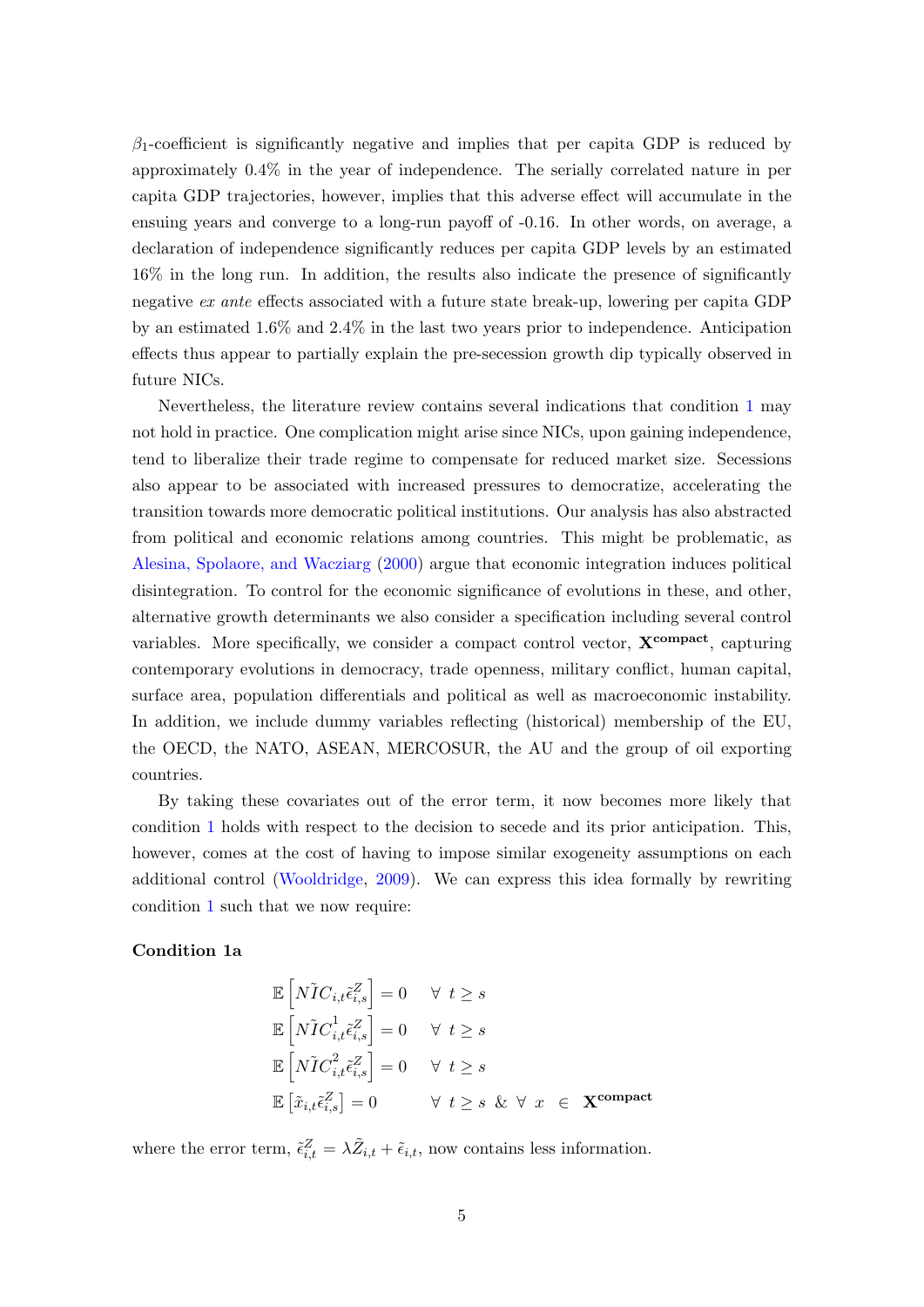The results of this compact control specification are reported in column (2) of the top panel of table 2. Table A1 demonstrates that control variables tend to have the expected sign and that most of them are statistically significant. With regard to the coefficients of interest, although a lot of observations are lost due to the inclusion of these alternative growth determinants, the overall pattern is fairly similar. The results do suggest a slightly larger short-run cost of secession, which is now estimated to cut per capita GDP by 0.5% in the first post-independence year, and a more adverse anticipation effect, which is limited to the first pre-independence year and which reduces GDP per capita by 3.9% in the runup to state break-up. A slightly smaller persistence in per capita GDP implies that the long-run, per capita cost of secession now roughly amounts to 12.4%, somewhat smaller but still broadly similar to our previous estimate.

Finally, to check whether the implosion of multi-ethnic states is more costly in economic terms we also include interactions of the independence dummy with a dummy indicating ex-Soviet states as well as a dummy identifying former members of Yugoslavia. In addition, Qvortrup (2014) suggests that declaring independence by referendum is particularly conducive to peaceful political settlements such that successful independence referendums potentially mitigate at least some of the economic costs of secession. To take these procedural aspects into account as well, we add the interaction between the independence dummy and a dummy indicating the occurrence of a successful independence referendum prior to the official declaration of independence.

The primary results stemming from the inclusion of this more extensive vector of control variables are reported in the last upper column of table 2. As can be seen, controlling for these additional growth determinants does not qualitatively affect the results although, compared to the baseline results, the long-run negative payoff of state fragmentation is now estimated to be somewhat larger, reducing per capita GDP by roughly 16% in the long run. We find some evidence that the implosion of multi-ethnic states is more adverse in economic terms, as the estimated economic cost associated with of the break-up of the Soviet union severely exceeds its sample-average counterpart, although former Yugoslavian countries do not appear to have suffered disproportionally from the implosion of Yugoslavia. Finally, declaring independence by referendum does seem to mitigate these reported secession costs as the coefficient associated with the interaction of the referendumand the independence-dummy is statistically significant and positive.

Recall that the standard within estimator ignores dynamic panel bias by imposing condition 2. As mentioned, this might be reasonable given the long time-span of our data set. To verify whether this effectively is the case, we repeat the previous exercise using the orthogonal deviations GMM estimator instead, which is employed here to purge dynamic panel bias. The corresponding estimates are reported in columns (1) to (3) in the middle panel of table 2. Reassuringly, overall, the GMM estimates for all the coefficients involved correspond well with the associated within estimates, confirming the intuition that our prior results were not driven by dynamic panel bias. Correspondingly, the estimated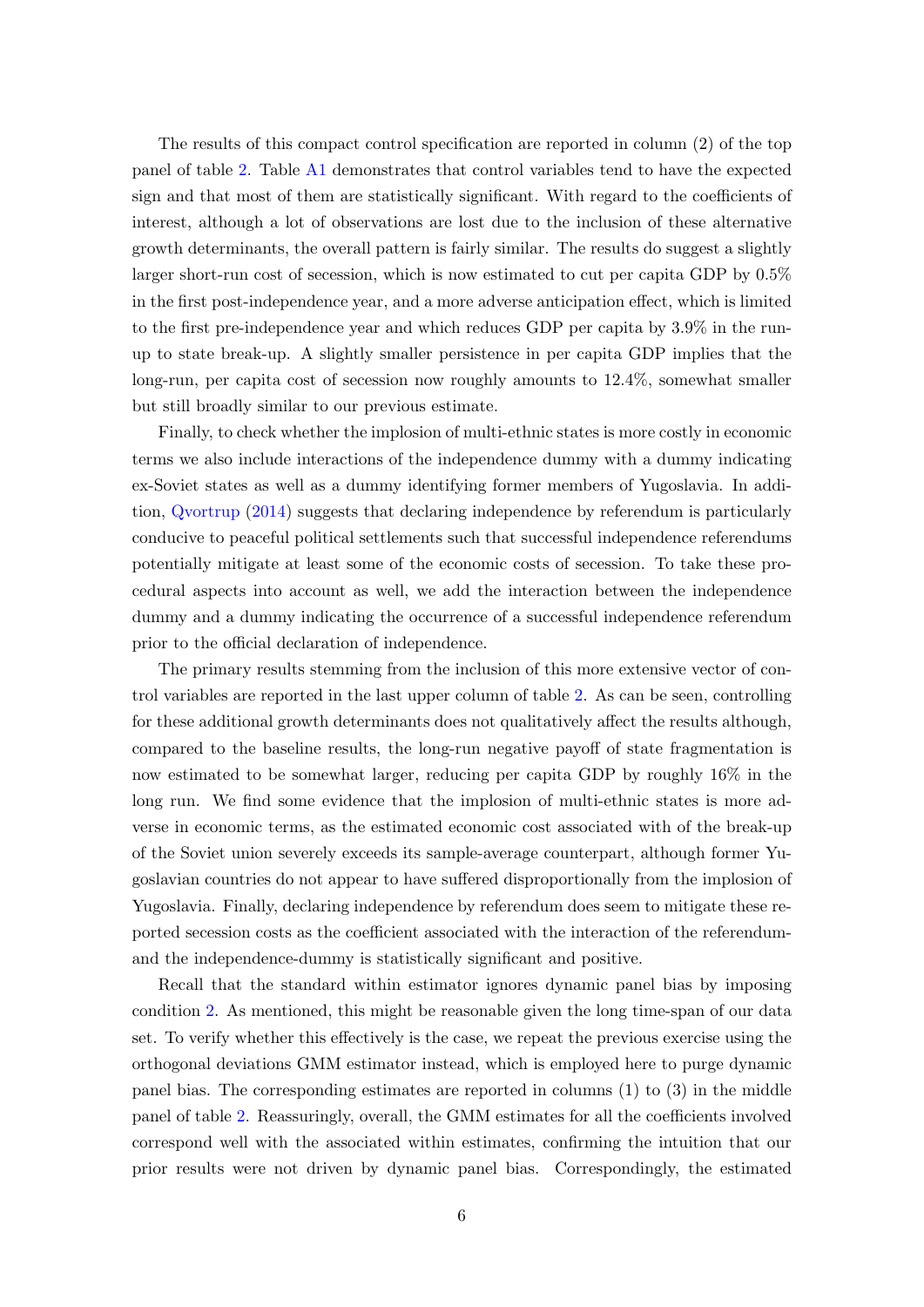payoffs of state fragmentation in both the pre- and the post-independence period turn out to be fairly similar and suggest a significant long-term effect of a 9.8% to 15.3% decrease in per capita GDP due the decision to secede. Interestingly, we find confirmation that ex-Soviet members suffered disproportionally from the breaking up of their mother country and that independence-by-referendum seems preferable from an economic point of view. Importantly, we test the absence of second order auto-correlation in the differenced error terms, which underpins the GMM estimator, and fail to find evidence that this exclusion restriction is not met.

Alternatively, Everaert and Pozzi (2007) develop a simulation-based approach to estimate and remove dynamic panel bias through an iterative bootstrap-procedure. By analogy, the results of applying this estimator instead are reported in columns (1) to (3) in the bottom panel. Once again, bias-corrected estimates closely track their corresponding within estimates. That being said, a slightly larger estimated persistence in per capita GDP trajectories leads to a somewhat more pronounced estimated long-run secession cost, which now hovers around 19% to 32% in per capita terms. Finally, the bootstrap-based bias correction model does indicate that declarations of independence that are preceded by a succesful independence referendum tend to do better while no confirmation is found that former Soviet or Yugoslav states faced above-average costs of state break-up.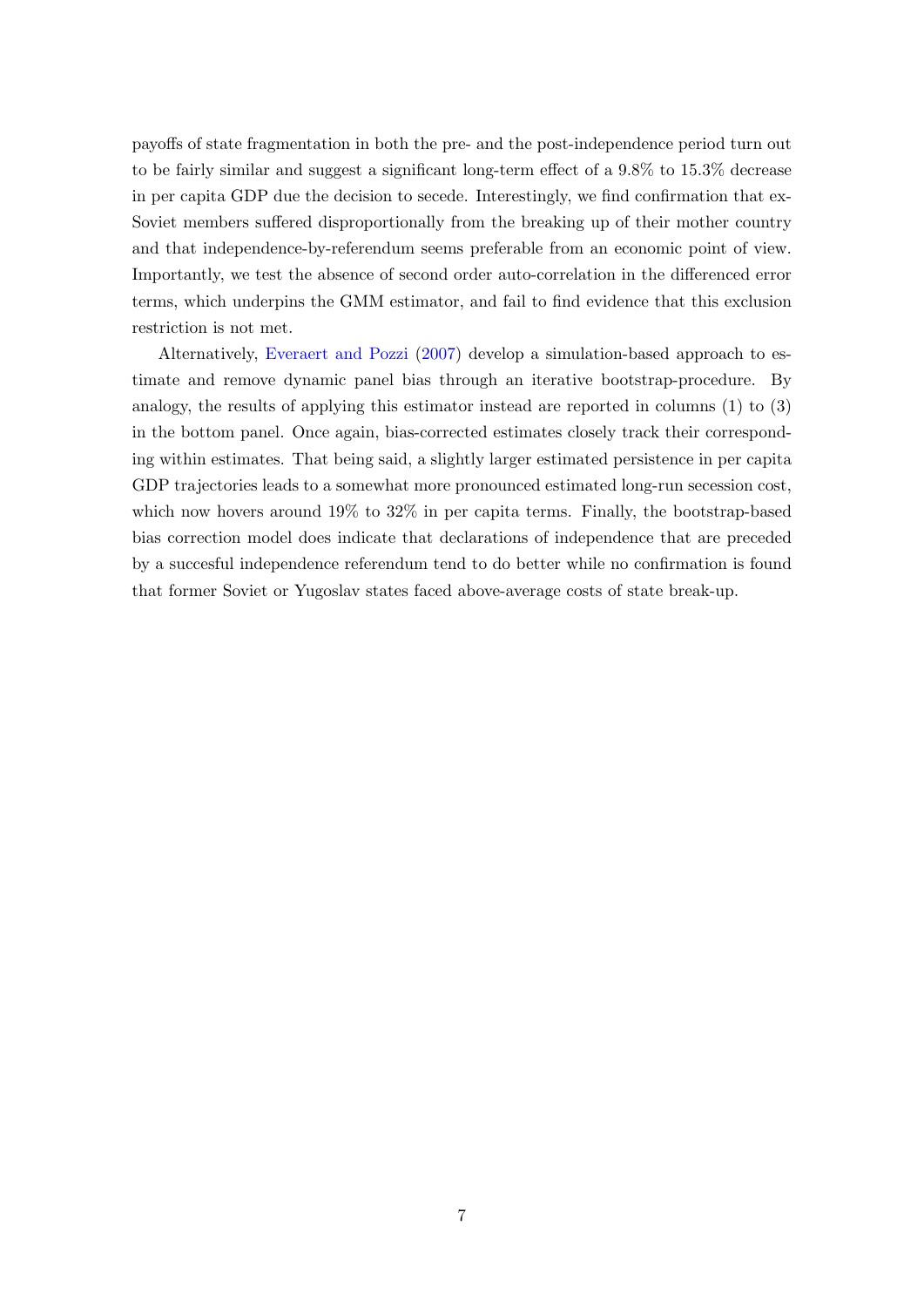|                                                                    | Within estimates                         |                                      |                              |
|--------------------------------------------------------------------|------------------------------------------|--------------------------------------|------------------------------|
|                                                                    |                                          |                                      |                              |
| Independence dummy                                                 | $-0.004**$                               | $-0.005**$                           | $-0.007**$                   |
| Ex ante effect $(t - 1)$                                           | (0.002)<br>$-0.024***$                   | (0.003)<br>$-0.039***$               | (0.003)<br>$-0.038***$       |
|                                                                    | (0.008)                                  | (0.013)                              | (0.014)                      |
| Ex ante effect $(t - 2)$                                           | $-0.016***$                              | $-0.007$                             | $-0.006$                     |
| Independence dummy $\times$ Soviet dummy                           | (0.005)                                  | (0.010)                              | (0.011)<br>$-0.024**$        |
|                                                                    |                                          |                                      | (0.011)                      |
| Independence dummy $\times$ Yugoslav dummy                         |                                          |                                      | 0.009                        |
| Independence dummy $\times$ referendum dummy                       |                                          |                                      | (0.019)<br>$0.014***$        |
|                                                                    |                                          |                                      | (0.003)                      |
| Observations $#$ countries<br>Adjusted R-squared                   | 11,128  192 <br>0.980                    | 8,318   187 <br>0.978                | 8,318   187  <br>0.978       |
| Country $+$ Year FE                                                | yes                                      | yes                                  | yes                          |
| Control vector                                                     | none                                     | $\mathbf{X}^{\text{compact}}$        | <b>X</b> extensive           |
| $\sum_{q=1}^{4} \alpha_q$ [F-test <1]                              | .974 0                                   | .956 0                               | .956 0                       |
| Long-run effect  p-value                                           | $-.161$ $ .037$                          | $-.124$ $(.038)$                     | $-.16$ [.013]                |
|                                                                    |                                          | Deviations GMM estimates             |                              |
| Independence dummy                                                 | $-0.006**$                               | $-0.006**$                           | $-0.007**$                   |
|                                                                    | (0.003)                                  | (0.003)                              | (0.003)                      |
| Ex ante effect $(t - 1)$                                           | $-0.020**$                               | $-0.039***$                          | $-0.038***$                  |
|                                                                    | (0.009)                                  | (0.013)                              | (0.013)                      |
| Ex ante effect $(t - 2)$                                           | $-0.011**$<br>(0.006)                    | $-0.006$<br>(0.010)                  | $-0.005$<br>(0.011)          |
| Independence dummy $\times$ Soviet dummy                           |                                          |                                      | $-0.022*$                    |
|                                                                    |                                          |                                      | (0.011)                      |
| Independence dummy $\times$ Yugoslav dummy                         |                                          |                                      | 0.009                        |
| Independence dummy $\times$ referendum dummy                       |                                          |                                      | (0.018)<br>$0.014***$        |
|                                                                    |                                          |                                      | (0.004)                      |
| Observations $ \#$ countries                                       | 10,935  192                              | 8,131  187                           | 8,131  187                   |
| Country $+$ Year FE<br>Control vector                              | yes<br>none                              | yes<br>$\mathbf{X}^{\text{compact}}$ | yes<br><b>X</b> extensive    |
| $\sum_{q=1}^4 \alpha_q$ [F-test <1]                                | .934 0                                   | .951 0                               | .952 [0]                     |
| p-value AR2                                                        | .213                                     | .265                                 | .298                         |
| Long-run effect [p-value]                                          | $-.098$ [.044]                           | $-.118$ $(.038)$                     | $-.153$ [.017]               |
|                                                                    | Bootstrap-based bias-corrected estimates |                                      |                              |
|                                                                    | $-0.004*$                                | $-0.006**$                           | $-0.007***$                  |
| Independence dummy                                                 | (0.002)                                  | (0.002)                              | (0.002)                      |
| Ex ante effect $(t - 1)$                                           | $-0.025**$                               | $-0.040***$                          | $-0.039***$                  |
|                                                                    | (0.010)<br>$-0.017***$                   | (0.010)                              | (0.011)                      |
| Ex ante effect $(t - 2)$                                           | (0.005)                                  | $-0.006$<br>(0.011)                  | $-0.005$<br>(0.011)          |
| Independence dummy $\times$ Soviet dummy                           |                                          |                                      | $-0.020$                     |
|                                                                    |                                          |                                      | (0.016)                      |
| Independence dummy $\times$ Yugoslav dummy                         |                                          |                                      | 0.008<br>(0.032)             |
| Independence dummy $\times$ Referendum dummy                       |                                          |                                      | $0.015***$                   |
| Observations                                                       | 11,111  192                              | 8,318   187                          | (0.004)<br>8,318 [187]       |
| Country $+$ Year FE                                                | yes                                      | yes                                  | yes                          |
| Control vector                                                     | none                                     | $\mathbf{X}$ compact                 | Xextensive                   |
| $\sum_{q=1}^{4} \alpha_q$ [F-test <1]<br>Long-run effect [p-value] | $.988$ $[.001]$<br>$-.32$ [.117]         | .971 0 <br>$-.192$ [.019]            | .972 [0]<br>$-.256$ $ .004]$ |
|                                                                    |                                          |                                      |                              |

#### Table 2: Parametric estimates of the economic impact of secession

Note: The table presents parametric estimates of the effect of declaring independence on log per capita GDP. The top panel uses the within estimator; the middle panel uses the orthogonal deviations GMM estimator, which treats all lagged dependent variables as endogenous and all other variables as predetermined. The bottom panel uses the bootstrap-based bias-correction estimator implemented with i.i.d resampling, analytical heterogeneous initiation and bootstrapped standard errors based on 50 iterations. F-test reports the p-value of the persistence in GDP being smaller than 1; AR(2) reports the p-value of the Arellano and Bond (1991) test for second-order auto-correlation in first differences. The estimated long-run economic impact of secession, as well as the  $p$ -value for this being different from 0, is reported in the bottom row. Standard errors of the long-run effect are computed through the delta-method, see Papke and Wooldridge (2005). The full results are reported in table A1. \*\*\*  $p<0.01$ , \*\*  $p<0.05$ , \*  $p<0.1$ .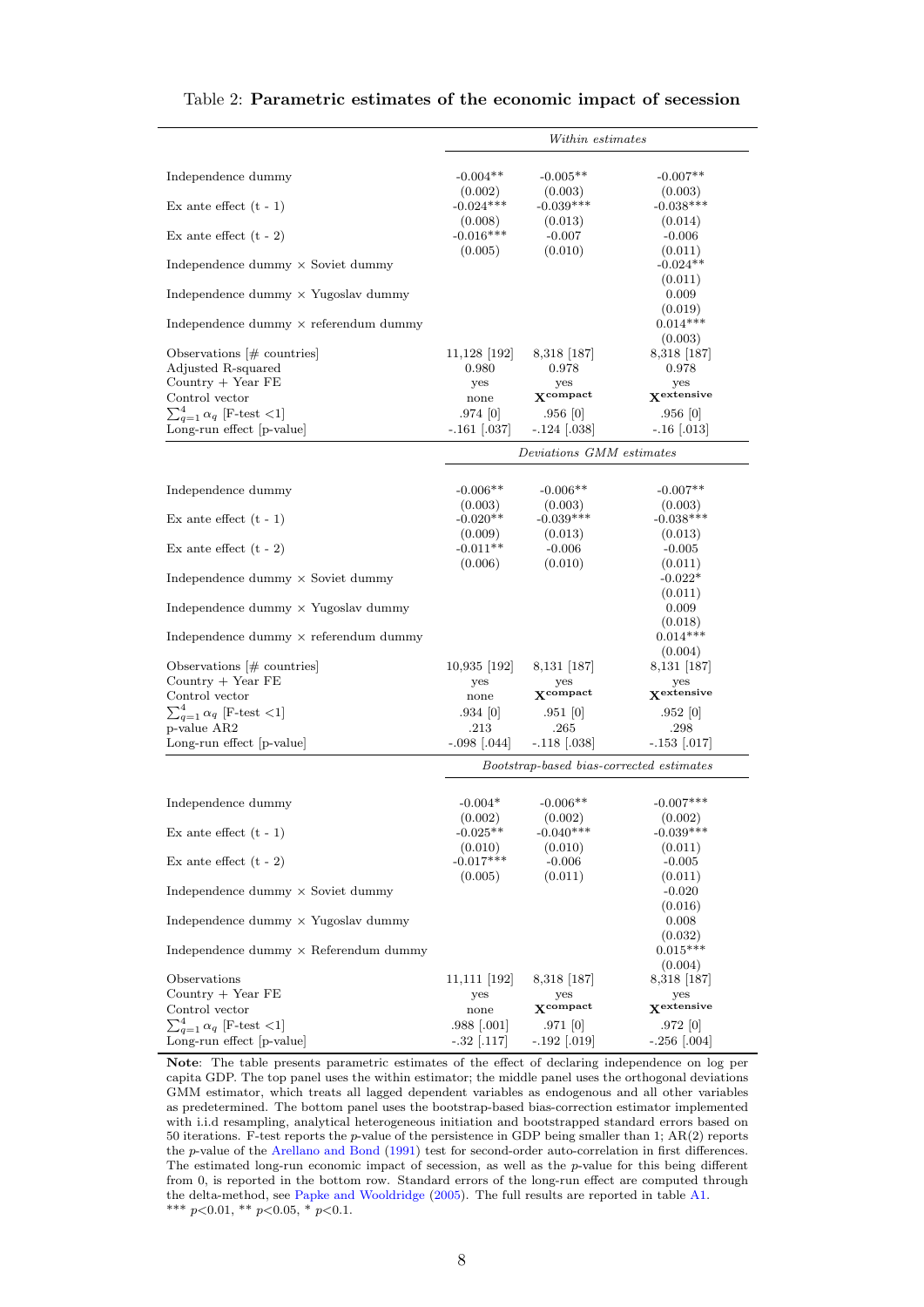### 5 Robustness check: instrumental variable estimates

One major drawback of the previous estimators lies in the fact that they critically hinge on the strict exogeneity assumption imposed on the independence dummy and its anticipation effects, see conditions 1 and 1a. Although we relaxed this assumption by including several alternative growth predictors as controls, it is still possible for the decision to secede to be related to any number of past or present unobserved growth determinants, z. For example, increasing inter-regional income differentials in the mother country may both depress future growth and stimulate demands for autonomy.<sup>7</sup> To more extensively deal with the concern of unobserved local economic conditions co-determining both incentives to secede as well as growth potential, we conclude this parametric route by developing an instrumental variable (IV) approach.

To do so, recall that secessions historically have tended to occur in waves (Spencer, 1998; Fazal & Griffiths, 2008; Dahl, Gates, Hegre, & Strand, 2013; Qvortrup, 2014). This observation is visualized in figure 1, which plots world wide state entry for each year between 1950 and 2013: the 1960-peak coincides with the African decolonization process; the elevated level of state entry between 1970 and 1980 reflects several South American countries gaining independence; the peak around 1990 captures the dissolution of both the Soviet Union and Yugoslavia. Following similar arguments as those related to the spatio-temporal clustering of global democratization waves (Acemoglu et al., 2014), we argue that, while it is still unclear why state fragmentation has a tendency to occur in waves, these waves appear unrelated to contemporary economic trends. Rather, they seem to reflect political demands for self-determination and democracy. To the extent that this is the case, global waves of secession provide an attractive source of exogenous variation in local incentives to secede.

Figure 1: Global waves of secession



Note: The figure plots net state entry in the world in the period 1950-2013.

<sup>7</sup>See Alesina and Rodrik (1994) and Persson and Tabellini (1994) for evidence on income inequality being a drag on economic growth. For a theoretical explanation as to why inter-regional income inequalities may trigger secessionist tendencies, see Bolton and Roland (1997).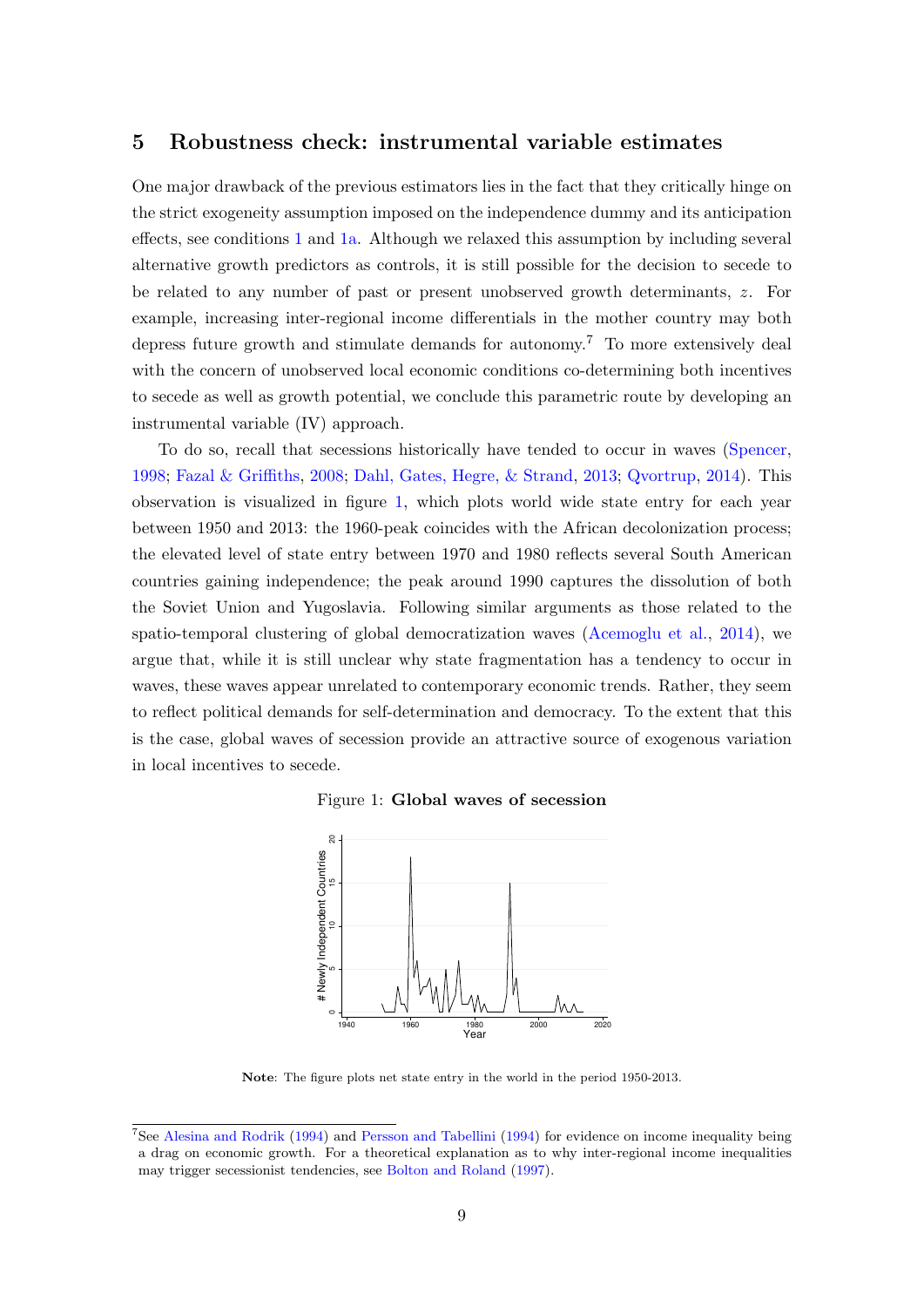Therefore, to instrument the independence dummy and its anticipation effects, we construct an index of global, non-regional secession waves for each of the seven regions distinguished by the World Bank (2015). More specifically, this index collects the natural log of the total number of countries in the rest of the world, excluding countries in the own region. Formally, denoting the relevant regions by  $r \in \{1, \ldots, 7\}$ , we define our index of non-regional secession waves,  $I_{i,t}$ , for country i in region r at time t as

$$
I_{i,t} = \ln\left(\sum_{j \notin r} 1_{j,t}\right) \tag{4}
$$

where  $1_{j,t}$  is an indicator function equal to 1 if country j is independent at time t.

Figure 2 plots the values of this index for the period 1950-2013. Irrespective of geographical location, there are clear temporary upward trends in the values of the index reflecting that global waves of secession were tightly clustered in time during this period. For example, the total number of countries in the rest of the world drastically increased for each region around 1960, except for Sub-Sahara Africa where a lot of these NICs were located. Similarly, the break-up of the Soviet Union and Yugoslavia caused an increase in the value of the index for each region except Europe & Central Asia.





Note: The figure plots non-regional state entry for the seven regions distinguished by the World Bank (2015).

We contend that this index provides us with both strong and valid instruments for the independence dummy and its anticipation terms in the first-stage regressions. First, given the time-clustered nature of state entry at the global level, this index should capture global political opportunities of independence and reflect, among other factors, the global political willingness to accept the right to self-determination. This, in turn, is expected to co-determine local aspirations of independence, implying that the index contains useful information to gauge local incentives to secede. Our first-stage results, reported below, provide further empirical evidence in this regard. On the other hand, we maintain that there is no *a priori* theoretical reason why the (evolution in the) total number of coun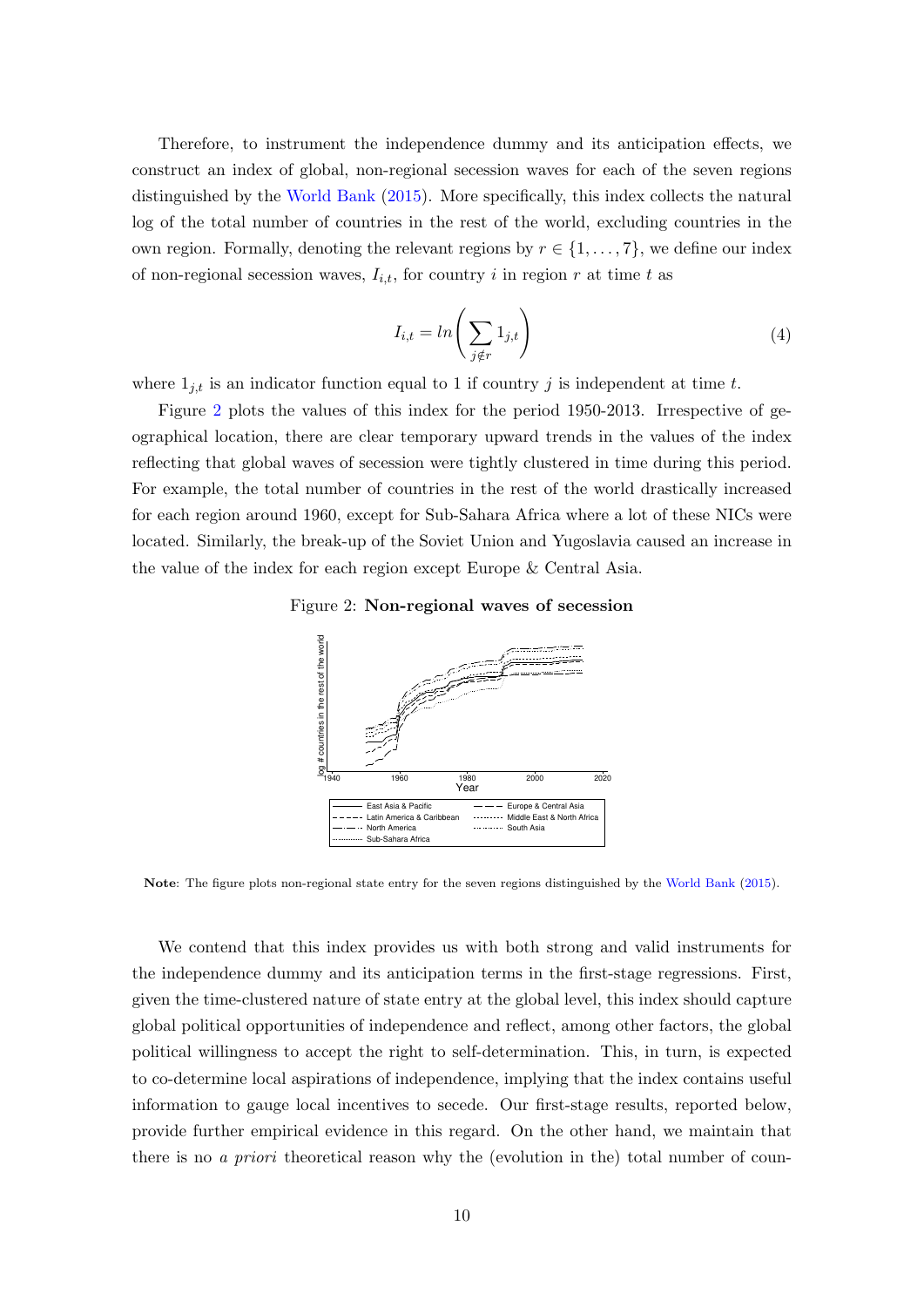tries in the rest of the world should influence local per capita GDP trajectories, except through their influence on local incentives to secede. To maximally ensure that the latter condition holds, we exclude regional trends in the computation of the index since these could proxy for the presence of local trade disruptions, military conflict and/or macroeconomic instability. In addition, we show below that explicitly including these covariates as controls does not qualitatively affect the results. Finally we only rely on contemporary and future values of the index because it seems unlikely that unknown future evolutions in non-regional state formation would alter current economic behavior, as opposed to known past trends. In order to enable a Hansen-type test for the overall validity of the instrumentsinstruments, we include the contemporary values of this index along with its nearest three leads.. This yields the following fixed effects two-stage least squares model:

$$
\tilde{y}_{i,t} = \beta_1 N \tilde{I} C_{i,t} + \beta_2 N \tilde{I} C_{i,t}^1 + \beta_3 N \tilde{I} C_{i,t}^2 + \sum_{q=1}^4 \alpha_q \tilde{y}_{i,t-q} + \theta \tilde{X}_{i,t} + \eta_t + \tilde{\epsilon}_{i,t}^Z
$$
\n
$$
N \tilde{I} C_{i,t} = \sum_{s=0}^3 \sigma_s \tilde{I}_{i,t+s} + \sum_{q=1}^4 \phi_q \tilde{y}_{i,t-q} + \xi_t + \tilde{v}_{i,t}
$$
\n
$$
N \tilde{I} C_{i,t}^1 = \sum_{s=0}^3 \varphi_s \tilde{I}_{i,t+s} + \sum_{q=1}^4 \rho_q \tilde{y}_{i,t-q} + \zeta_t + \tilde{u}_{i,t}
$$
\n
$$
N \tilde{I} C_{i,t}^2 = \sum_{s=0}^3 \nu_s \tilde{I}_{i,t+s} + \sum_{q=1}^4 \varpi_q \tilde{y}_{i,t-q} + \chi_t + \tilde{\gamma}_{i,t}
$$
\n
$$
(5)
$$

where the relevant exclusion restrictions now boil down to

#### Condition 3

$$
\mathbb{E}\left[N\tilde{I}C_{i,t}\left(\tilde{I}_{i,t},\tilde{I}_{i,t+1},\tilde{I}_{i,t+2},\tilde{I}_{i,t+3}\right)'\right] \neq 0
$$
\n
$$
\mathbb{E}\left[N\tilde{I}C_{i,t}^{1}\left(\tilde{I}_{i,t},\tilde{I}_{i,t+1},\tilde{I}_{i,t+2},\tilde{I}_{i,t+3}\right)'\right] \neq 0
$$
\n
$$
\mathbb{E}\left[N\tilde{I}C_{i,t}^{2}\left(\tilde{I}_{i,t},\tilde{I}_{i,t+1},\tilde{I}_{i,t+2},\tilde{I}_{i,t+3}\right)'\right] \neq 0
$$
\n
$$
\mathbb{E}\left[\tilde{\epsilon}_{i,s}^{Z}\left(\tilde{I}_{i,t},\tilde{I}_{i,t+1},\tilde{I}_{i,t+2},\tilde{I}_{i,t+3}\right)'\right] = 0 \quad \forall \quad t \geq s
$$

The baseline results of our IV-approach are reported in column (1) of table 3. In line with subsequent estimations, the strong first-stage results (F-statistic  $= 227$ ) confirm the expected correlation between contemporary incentives to secede in the own country and contemporary as well as future realizations of independence in the rest of the world. Reassuringly, a Hansen J-test fails to reject the null hypothesis that our over-identification restrictions hold (*p*-value  $= 0.78$ ), finding no evidence of global waves of secessions codetermining local per capita GDP trajectories outside of their impact on local incentives to secede. Similar to our previous results, there is a fairly high amount of persistence in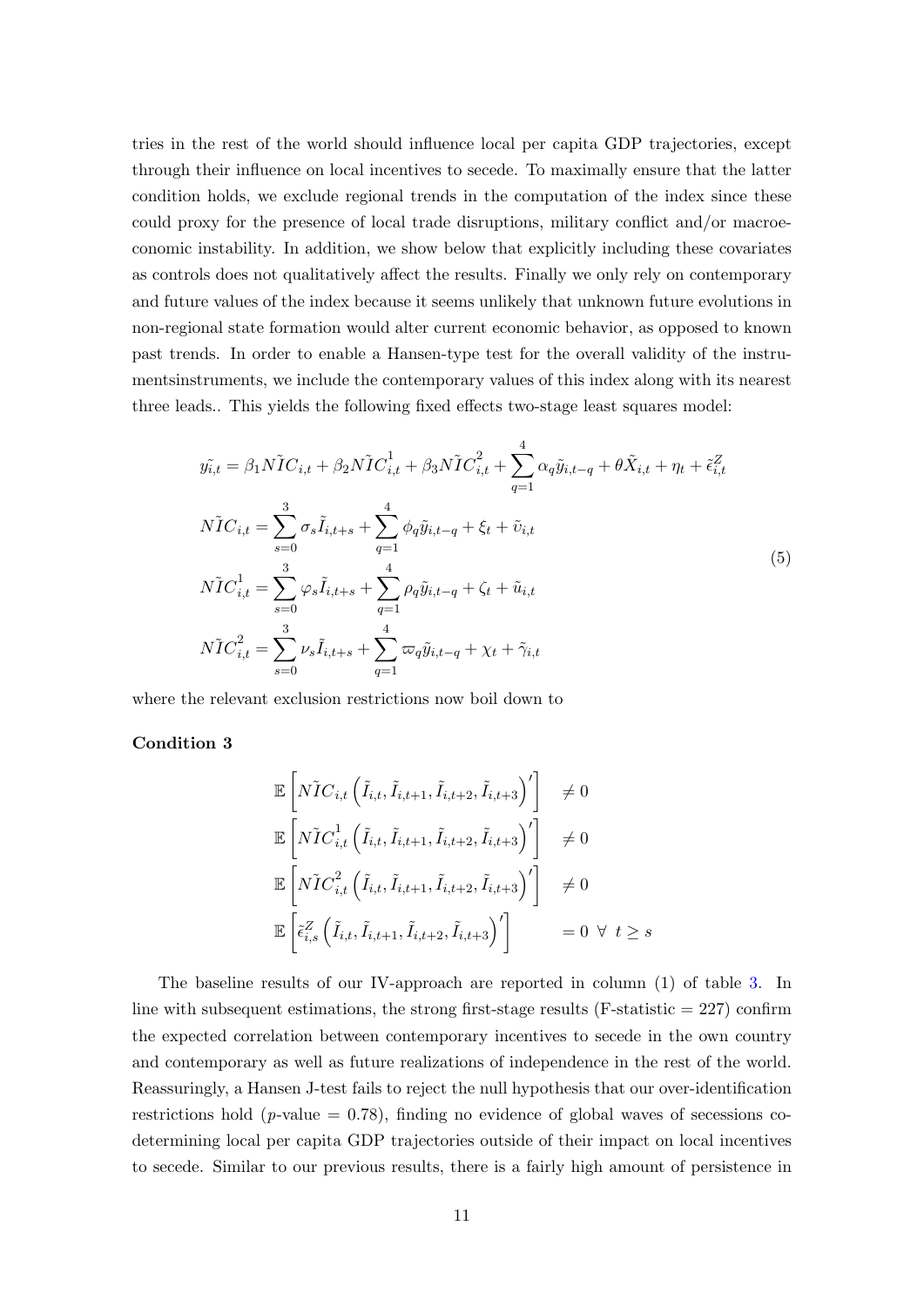per capita GDP (in this case,  $\sum_{q=1}^{4} \alpha_q = 0.973$ ) but an F-test rejects dynamic instability.

With regard to the coefficients of interest, first note that our results now suggest the absence of any relevant anticipation effects, as the coefficient associated with the lead of the independence dummy is now statistically insignificant. The absence of meaningful preindependence trends in per capita GDP trajectories of NICs nearing their declaration of independence is reassuring, in the sense that this points towards the instrument exogeneity requirement being met: prior to their actual declaration of independence, global waves of secession seem not systematically negatively related to economic conditions in future NICs. Only to the extent that they coincide with the period following a NIC's actual declaration of independence do they statistically significantly and negatively affect per capita GDP trajectories in NICs. Remarkably, the estimated adverse long-run impact of state fragmentation is now roughly twice as high in comparison to the simple pooled OLS estimates reported earlier. More specifically, our benchmark IV-estimates imply a short-run per capita secession cost of around 1.4% and an implied long-run cost of 54%, which are in the range of our semi-parametric estimates.

Column (2), then, controls for the possibility that global, non-regional waves of secession do violate the exclusion restriction of instrument validity by proxying for local military conflict, macroeconomic instability and/or trade disruptions. Reassuringly, as can be seen, our baseline results are fairly stable with respect to the inclusion of these control variables and the estimated long-run per capita cost of independence now increases to 75%. The third column, finally, confirms once again our prior finding that independence-by-referendum seems preferable from an economic point of view.

One possible explanation for these rather gloomy estimates of the economic impact of secession is that they stem from the bluntness of the instruments at our disposal, which approximate *country-level* incentives to secede with *regional-level* information on non-regional secession waves. Doing so, our first-stage results might lead to an overaccentuation of the economic trends of highly secessionist countries located in historically secession-rich regions, such as Sub Sahara Africa. Compared to highly secessionist countries located in secession-poorer regions, these countries may face more severe independence costs precisely because of the accumulation of adverse effects of state fragmentation in their associated region.<sup>8</sup> Keeping this in mind, exploiting variation in contemporary and future global, non-regional waves of secessions qualitatively confirms our prior conclusions suggesting that past instances of state fragmentation persistently adversely impacted per capita GDP trajectories in NICs, and potentially severely so.

<sup>8</sup>Venables (2010), for instance, claims that excessive state fragmentation in Sub Sahara Africa hampers growth by, among other factors, diminishing agglomeration economies.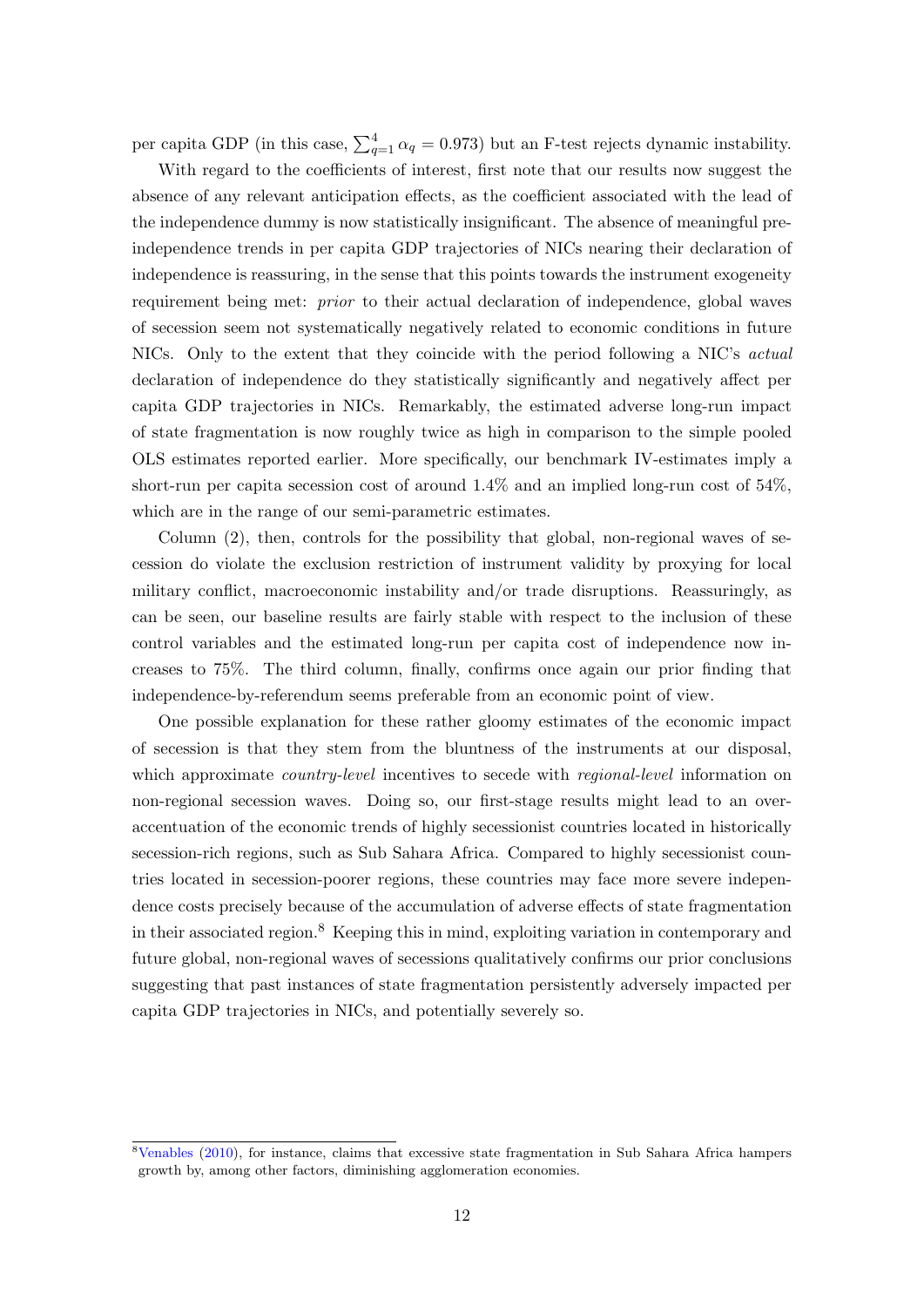|                                              | IV regression results |                               |                    |
|----------------------------------------------|-----------------------|-------------------------------|--------------------|
|                                              | (1)                   | (2)                           | (3)                |
|                                              |                       |                               |                    |
| Independence dummy                           | $-0.014***$           | $-0.035**$                    | $-0.041**$         |
|                                              | (0.004)               | (0.015)                       | (0.018)            |
| Ex ante effect $(t - 1)$                     | $-0.033$              | $-0.057$                      | $-0.075$           |
|                                              | (0.023)               | (0.125)                       | (0.149)            |
| Ex ante effect $(t - 2)$                     | 0.009                 | $-0.018$                      | $-0.038$           |
|                                              | (0.017)               | (0.077)                       | (0.092)            |
| Independence dummy $\times$ Soviet dummy     |                       |                               | $-0.019$           |
|                                              |                       |                               | (0.102)            |
| Independence dummy $\times$ Yugoslav dummy   |                       |                               | 0.003              |
|                                              |                       |                               | (0.087)            |
| Independence dummy $\times$ referendum dummy |                       |                               | $0.038***$         |
|                                              |                       |                               | (0.014)            |
| Observations                                 | 10,768 [192]          | 8,184 [187]                   | 8,184 [187]        |
| Adjusted R-squared                           | 0.979                 | 0.976                         | 0.958              |
| Country $+$ Year FE                          | yes                   | yes                           | yes                |
| Control vector                               | none                  | $\mathbf{X}^{\text{compact}}$ | <b>X</b> extensive |
| $\sum_{q=1}^{4} \alpha_q$ [F-test <1]        | $.973$ $[.000]$       | $.954$ [.000]                 | $.954$ $[.000]$    |
| Hansen-J test [ p-value]                     | $.078$ [.78]          | $1.444$ [.23]                 | $1.063$ [.303]     |
| F-test [first stage]                         | 227.58                | 23.13                         | 13.92              |
| Long-run effect [p-value]                    | $-.537$ [0]           | $-.753$ [.023]                | $-.895$ [.026]     |

#### Table 3: Economic impact of secession (IV estimates)

Note: This table presents fixed effects two-stage least squares estimates of the effect of gaining independence on per capita GDP, where both the decision to secede and its anticipation are instrumented by the four nearest (future) non-regional secession waves. Standard errors, robust against heteroskedasticity and serial correlation at the country level, in parantheses. F-test reports the  $p$ -value of the persistence in GDP being smaller than 1; F-test [first stage] reports first stage F-statistic of the excluded instruments; Hansen-J reports the p-value of a Hansen over-identification test. The estimated long-run economic impact of secession, as well as the  $p$ -value for this being different from  $0$ , are reported in the bottom row. Standard errors of the long-run effect are computed through the delta-method, see Papke and Wooldridge (2005).

\*\*\* p<0.01, \*\* p<0.05, \* p<0.1.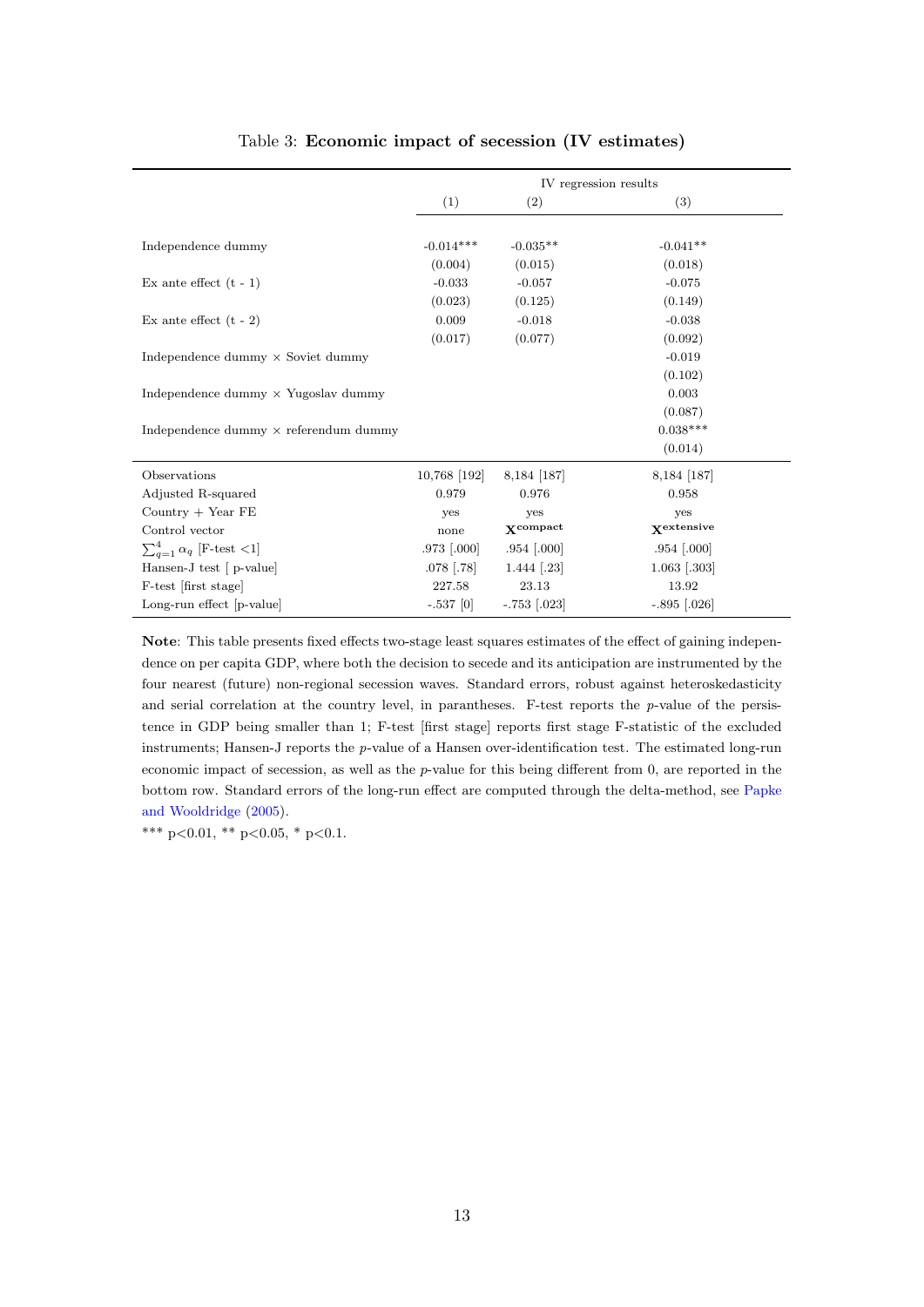# References

- Acemoglu, D., Suresh, N., Restrepo, P., & Robinson, J. A. (2014). Democracy Does Cause Growth. NBER Working Paper No. 20004, 1–66.
- Alesina, A., & Rodrik, D. (1994). Distributive Politics and Economic Growth. Quarterly Journal of Economics, 109 (2), 465–490.
- Alesina, A., Spolaore, E., & Wacziarg, R. (2000). Economic Integration and Political Disintegration. American Economic Review, 90(5), 1277–1296.
- Arellano, M., & Bond, S. (1991). Some Tests of Specification for Panel Carlo Application to Data : Evidence and an Employment Equations. The Review of Economic Studies, 58 (2), 277–297.
- Arellano, M., & Bover, O. (1995). Another Look at the Instrumental Variable Estimation of Error-Components Models. Journal of Econometrics, 68 (1990), 29–51.
- Bolton, P., & Roland, G. (1997). The Breakup of Nations : A Political Economy Analysis. Quarterly Journal of Economics, 112 (4), 1057–1090.
- Dahl, M., Gates, S., Hegre, H., & Strand, H. (2013). Why Waves? Global Patterns of Democratization, 1820-2008. PRIO Working Paper, 1-41.
- De Vos, I., & Ruyssen, I. (2015). Bootstrap-based Bias Correction and Inference for Dynamic Panels with Fixed Effects. Stata Journal(forthcoming), 1–31.
- Everaert, G., & Pozzi, L. (2007, apr). Bootstrap-Based Bias Correction for Dynamic Panels. Journal of Economic Dynamics and Control, 31(4), 1160–1184.
- Fazal, T., & Griffiths, R. (2008). A State of One's Own : The Rise of Secession Since World War II. The Brown Journal of World Affairs, 15(1), 199–209.
- Malani, A., & Reif, J. (2015). Interpreting Pre-trends as Anticipation: Impact on Estimated Treatment Effects from Tort Reform. Journal of Public Economics, 124 ,  $1-17.$
- Nickell, S. (1981). Biases in Dynamic Models with Fixed Effects. *Econometrica*,  $49(6)$ , 1417–1426.
- Papke, L. E., & Wooldridge, J. M. (2005). A Computational Trick for Delta-method Standard Errors. Economics Letters, 86 (3), 413–417.
- Persson, T., & Tabellini, G. (1994). Is Inequality Harmful for Growth? American Economic Review, 84 (3), 600–621.
- Qvortrup, M. (2014). Referendums on Independence , 1860 2011. The Political Quarterly,  $85(1), 57-64.$
- Reynaerts, J., & Vanschoonbeek, J. (2016). The Economics of State Fragmentation: Assessing the Economic Impact of Secession. VIVES Discussion Paper 52 , 1–57.
- Roodman, D. (2006). How to Do xtabond2 : An Introduction to Difference and System GMM in Stata 1. Center for Global Development Working Paper No. 103, 1–42.
- Spencer, M. (1998). Separatism: Democracy and Disintegration. Maryland: Rowman & Littlefield Publishers.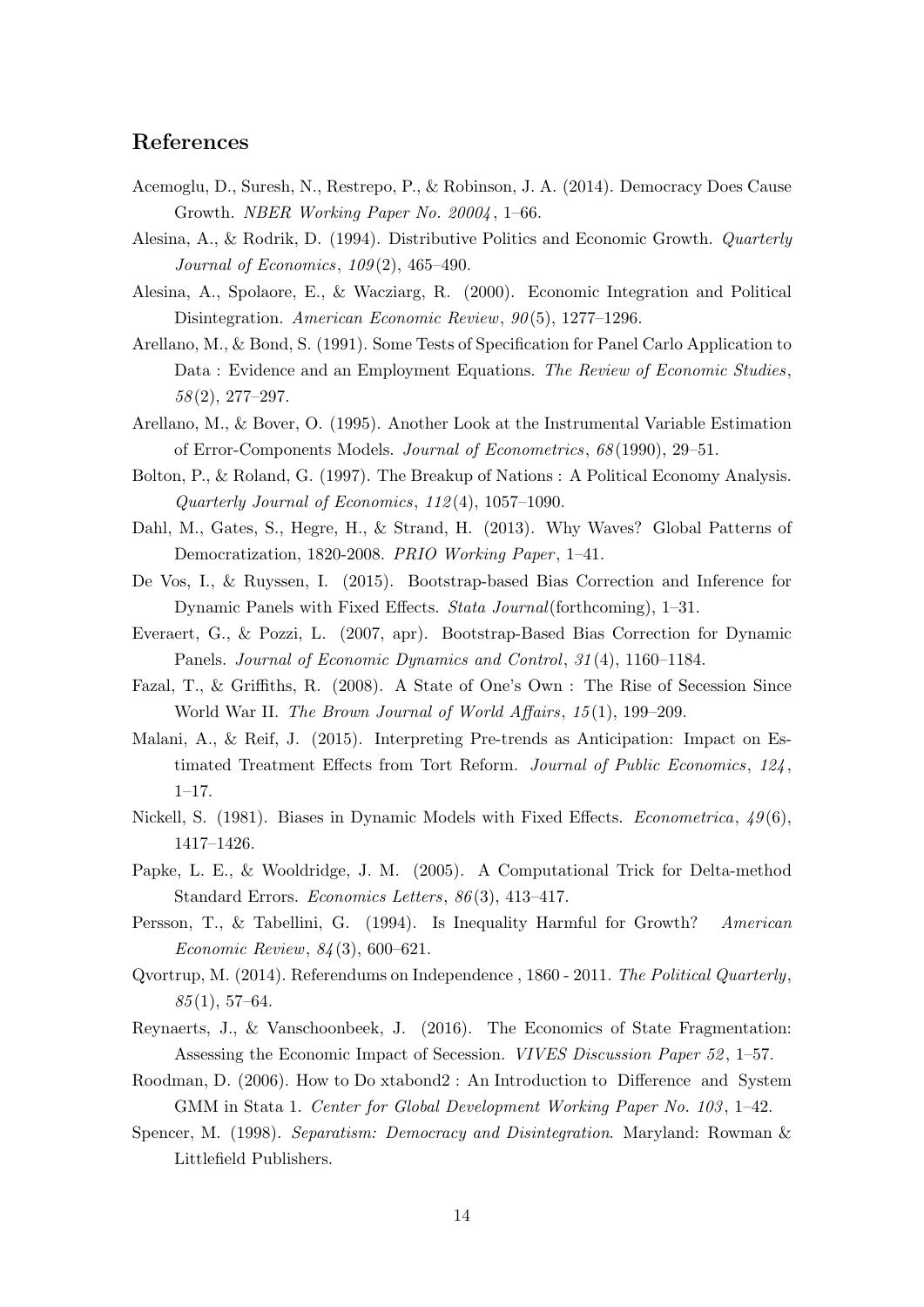- Stock, J. H., & Watson, M. M. (2012). Introduction to Econometrics (Third ed.). Essex: Pearson Education Limited.
- Venables, A. J. (2010). Economic Geography and African Development. Papers in Regional Science, 89(3), 469-483.
- Wooldridge, J. M. (2009). Introductory Econometrics: A Modern Approach (4th ed.). South-Western.
- World Bank. (2015). World Development Indicators. Retrieved from http://data .worldbank.org/data-catalog/world-development-indicators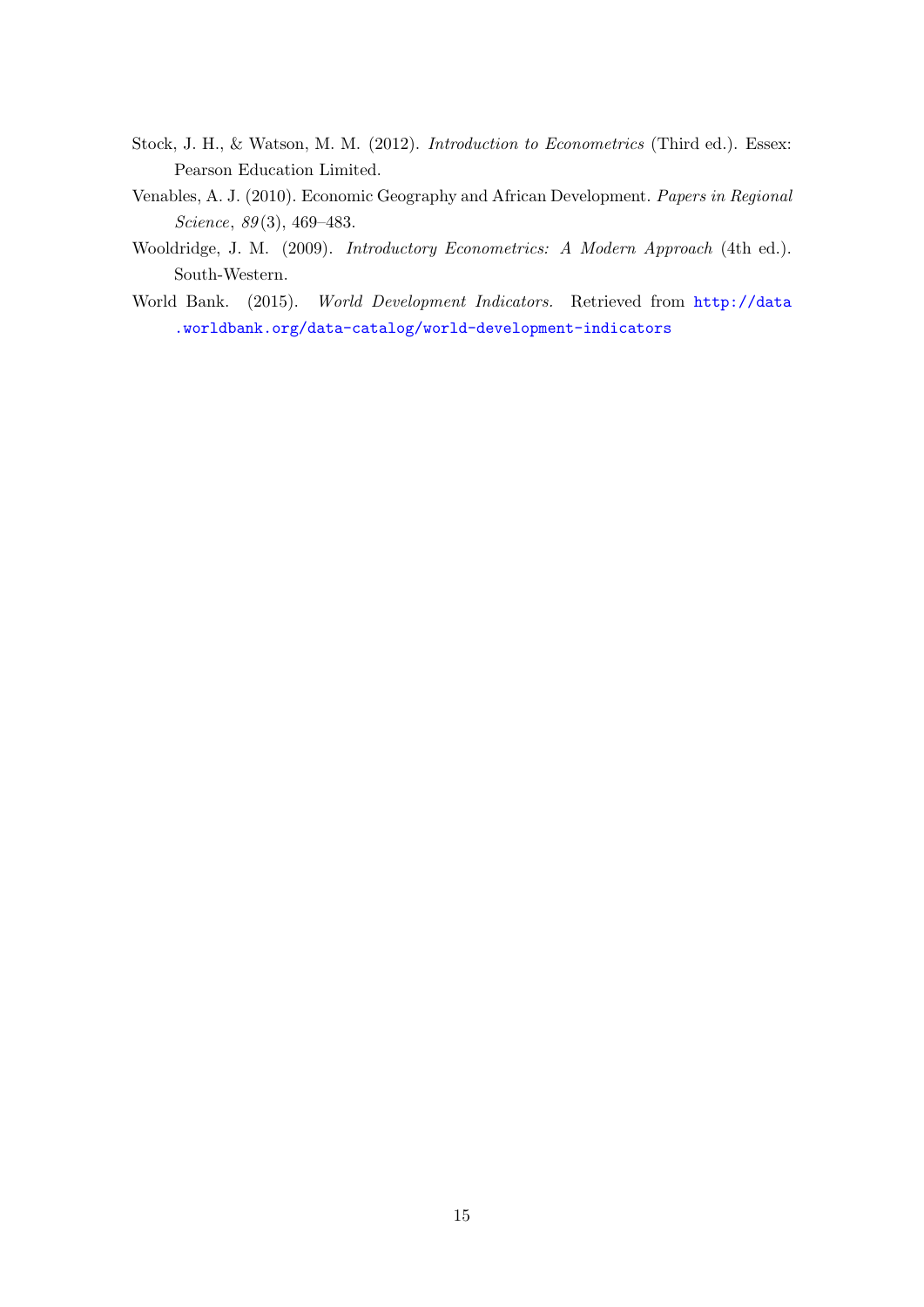|                                              | Within estimates       |                               |                        |
|----------------------------------------------|------------------------|-------------------------------|------------------------|
|                                              | (1)                    | (2)                           | (3)                    |
| Independence dummy                           | $-0.004**$             | $-0.005**$                    | $-0.007**$             |
| Independence dummy $\times$ Soviet dummy     | (0.002)                | (0.003)                       | (0.003)<br>$-0.024**$  |
|                                              |                        |                               | (0.011)                |
| Independence dummy $\times$ Yugoslav dummy   |                        |                               | 0.009<br>(0.019)       |
| Independence dummy $\times$ referendum dummy |                        |                               | $0.014***$             |
| Ex ante effect $(t - 1)$                     | $-0.024***$            | $-0.039***$                   | (0.003)<br>$-0.038***$ |
|                                              | (0.008)                | (0.013)                       | (0.014)                |
| Ex ante effect $(t - 2)$                     | $-0.016***$<br>(0.005) | $-0.007$<br>(0.010)           | $-0.006$<br>(0.011)    |
| $log Per capita GDP(t-1)$                    | $1.091***$             | $1.136***$                    | $1.135***$             |
| $log Per capita GDP(t-2)$                    | (0.034)<br>$-0.030$    | (0.032)<br>$-0.095**$         | (0.032)<br>$-0.095**$  |
|                                              | (0.048)                | (0.039)                       | (0.039)                |
| $log Per capita GDP(t-3)$                    | $-0.010$<br>(0.046)    | $-0.012$<br>(0.025)           | $-0.013$<br>(0.025)    |
| $log Per capita GDP(t-4)$                    | $-0.077***$            | $-0.072***$                   | $-0.071***$            |
|                                              | (0.023)                | (0.018)                       | (0.018)                |
| log Trade openness                           |                        | 0.005                         | 0.005                  |
| log Surface area                             |                        | (0.004)<br>$-0.070$           | (0.004)<br>$-0.064$    |
|                                              |                        | (0.062)                       | (0.062)                |
| log Educational attainment                   |                        | $-0.007$                      | $-0.007*$              |
|                                              |                        | (0.004)                       | (0.004)                |
| Life Expectancy                              |                        | $0.001***$<br>(0.000)         | $0.001***$<br>(0.000)  |
| log Battle deaths                            |                        | $-3.440$                      | $-3.475$               |
|                                              |                        | (2.660)                       | (2.681)                |
| log Population density                       |                        | $-0.029***$                   | $-0.030***$            |
|                                              |                        | (0.009)                       | (0.009)                |
| Democracy                                    |                        | 0.000<br>(0.000)              | 0.000<br>(0.000)       |
| Macroeconomic uncertainty                    |                        | $-0.008***$                   | $-0.008***$            |
| Political instability                        |                        | (0.002)<br>$-0.038***$        | (0.002)<br>$-0.038***$ |
|                                              |                        | (0.014)                       | (0.014)                |
| Oil exporting countries                      |                        | 0.001                         | 0.001                  |
|                                              |                        | (0.005)                       | (0.004)                |
| WTO-membership                               |                        | 0.004<br>(0.003)              | 0.005<br>(0.003)       |
| $EU$ -membership                             |                        | $-0.005$                      | $-0.005$               |
|                                              |                        | (0.004)                       | (0.004)                |
| AU-membership                                |                        | $-0.002$                      | $-0.001$               |
|                                              |                        | (0.005)<br>$0.029***$         | (0.005)<br>$0.029***$  |
| ASEAN-membership                             |                        | (0.008)                       | (0.008)                |
| OECD-membership                              |                        | $-0.008$                      | $-0.008$               |
|                                              |                        | (0.005)                       | (0.005)                |
| MERCOSUR-membership                          |                        | $\text{-}0.003$<br>(0.004)    | $-0.003$<br>(0.004)    |
| NATO-membership                              |                        | $-0.003$                      | $-0.003$               |
|                                              |                        | (0.004)                       | (0.004)                |
| Observations $ \#$ countries                 | 11,128   192           | 8,318 [187]                   | 8,318 [187]            |
| Adjusted R-squared                           | 0.980                  | 0.978                         | 0.978                  |
| Country $+$ Year FE                          | yes                    | yes                           | yes                    |
| Control vector                               | none                   | $\mathbf{X}^{\text{compact}}$ | Xextensive             |
| $\sum_{q=1}^{4} \alpha_q$ [F-test <1]        | .974 [0]               | .956[0]                       | .956  0                |
| Long-run effect [p-value]                    | $-.161$ $ .037$        | $-.124 \;   \; 038$           | $-.16$ [.013]          |

# Table A1: Baseline parametric estimates (full results)

Note: See relevant notes table 2.

\*\*\* p<0.01, \*\* p<0.05, \* p<0.1.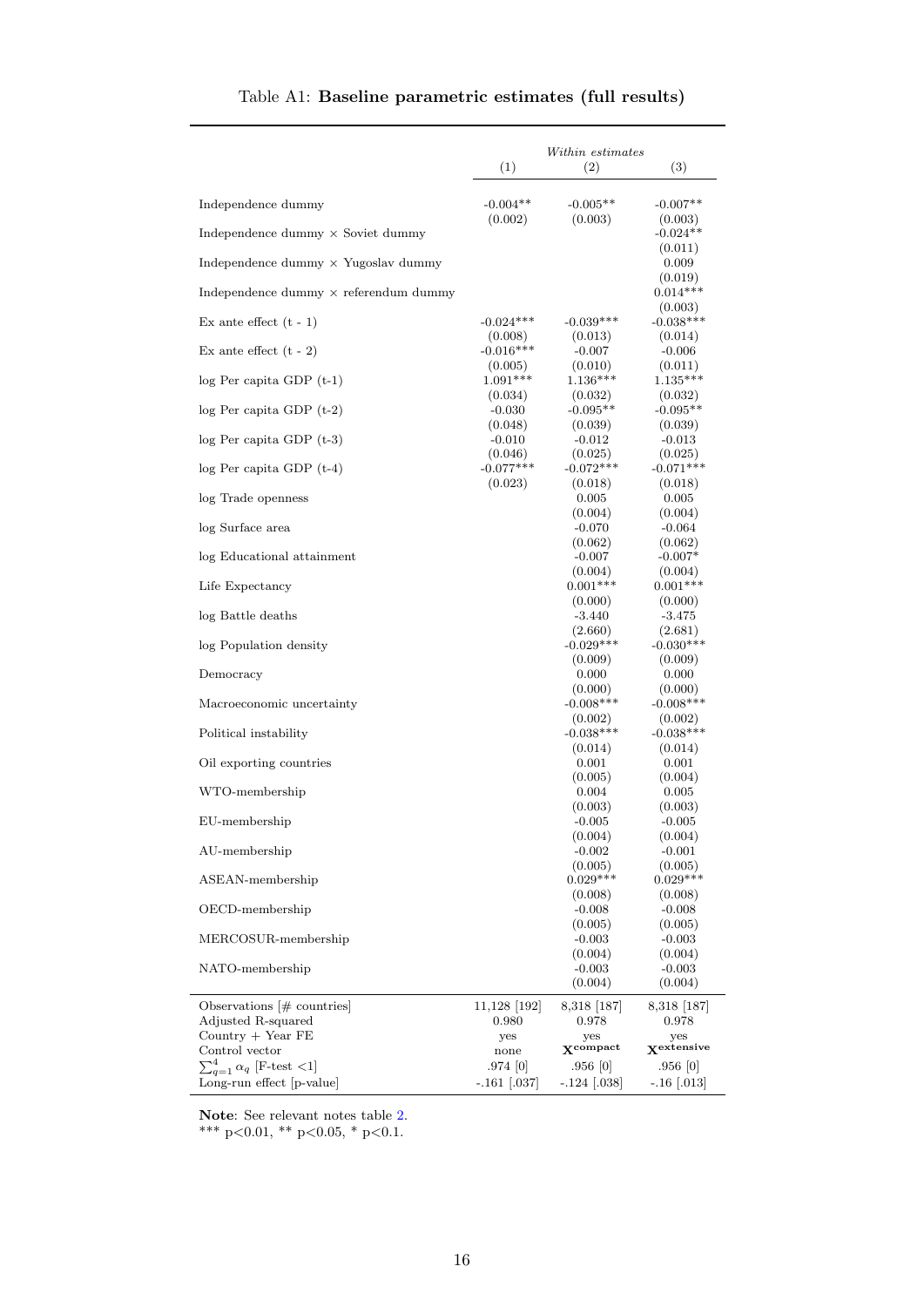# Baseline parametric estimates (full results) continued

|                                                           | Deviations GMM estimates |                               |                        |
|-----------------------------------------------------------|--------------------------|-------------------------------|------------------------|
|                                                           | (1)                      | (2)                           | (3)                    |
| Independence dummy                                        | $-0.006**$               | $-0.006**$                    | $-0.003$               |
| Independence dummy $\times$ Soviet dummy                  | (0.003)                  | (0.003)                       | (0.002)<br>$-0.009$    |
|                                                           |                          |                               | (0.009)                |
| Independence dummy $\times$ Yugoslav dummy                |                          |                               | 0.011<br>(0.021)       |
| Independence dummy $\times$ referendum dummy              |                          |                               | 0.009                  |
| Ex ante effect $(t - 1)$                                  | $-0.020**$               | $-0.039***$                   | (0.006)<br>$-0.034**$  |
|                                                           | (0.009)                  | (0.013)                       | (0.014)                |
| Ex ante effect $(t - 2)$                                  | $-0.011**$<br>(0.006)    | $-0.006$<br>(0.010)           | $-0.002$<br>(0.010)    |
| $log Per capita GDP(t-1)$                                 | 1.095***                 | $1.163***$                    | $1.259***$             |
|                                                           | (0.045)                  | (0.067)                       | (0.069)                |
| $log Per capita GDP(t-2)$                                 | $-0.116**$<br>(0.055)    | $-0.151*$<br>(0.084)          | $-0.193**$<br>(0.085)  |
| $log Per capita GDP(t-3)$                                 | 0.005                    | $-0.009$                      | $-0.012$               |
|                                                           | (0.048)                  | (0.026)                       | (0.027)                |
| $log Per capita GDP(t-4)$                                 | $-0.050**$               | $-0.053***$                   | $-0.064***$            |
|                                                           | (0.021)                  | (0.020)                       | (0.019)                |
| log Trade openness                                        |                          | 0.006<br>(0.004)              | 0.006<br>(0.004)       |
| log Surface area                                          |                          | $-0.080$                      | $-0.070$               |
|                                                           |                          | (0.066)                       | (0.066)                |
| log Educational attainment                                |                          | $-0.007$                      | $-0.008*$              |
|                                                           |                          | (0.005)                       | (0.005)                |
| Life Expectancy                                           |                          | $0.001***$<br>(0.000)         | $0.001***$<br>(0.000)  |
| log Battle deaths                                         |                          | $-3.326$                      | $-3.359$               |
|                                                           |                          | (2.625)                       | (2.648)                |
| log Population density                                    |                          | $-0.033***$                   | $-0.033***$            |
|                                                           |                          | (0.012)                       | (0.012)                |
| Democracy                                                 |                          | 0.000<br>(0.000)              | 0.000<br>(0.000)       |
| Macroeconomic uncertainty                                 |                          | $-0.009***$                   | $-0.009***$            |
|                                                           |                          | (0.003)                       | (0.003)                |
| Political instability                                     |                          | $-0.037***$                   | $-0.037***$            |
|                                                           |                          | (0.014)                       | (0.014)                |
| Oil exporting countries                                   |                          | 0.001<br>(0.005)              | 0.001<br>(0.005)       |
| WTO-membership                                            |                          | $0.005*$                      | 0.005                  |
|                                                           |                          | (0.003)                       | (0.003)                |
| $EU$ -membership                                          |                          | $-0.004$                      | $-0.004$               |
| AU-membership                                             |                          | (0.004)<br>$-0.003$           | (0.004)<br>$-0.002$    |
|                                                           |                          | (0.005)                       | (0.005)                |
| ASEAN-membership                                          |                          | $0.031***$                    | $0.031***$             |
|                                                           |                          | (0.010)                       | (0.010)                |
| OECD-membership                                           |                          | $-0.009$<br>(0.006)           | $-0.009$               |
| MERCOSUR-membership                                       |                          | $-0.004$                      | (0.006)<br>$-0.004$    |
|                                                           |                          | (0.004)                       | (0.004)                |
| NATO-membership                                           |                          | $-0.003$                      | $-0.003$               |
|                                                           |                          | (0.004)                       | (0.004)                |
| Observations                                              | 10,935 [192]             | 8,131   187                   | 8,131 [187]            |
| Country FE                                                | yes                      | yes                           | yes                    |
| Control vector                                            | none                     | $\mathbf{X}^{\text{compact}}$ | Xextensive             |
| $\sum_{q=1}^{4} \alpha_q$ [F-test <1]                     | .934 [0]                 | .951   0                      | .952   0               |
| $\operatorname{p-value}$ AR2<br>Long-run effect [p-value] | .213<br>$-.098$ [.044]   | .265<br>$-.118$ $(.038)$      | .298<br>$-.153$ [.017] |
|                                                           |                          |                               |                        |

Note: See relevant notes table 2.

\*\*\* p<0.01, \*\* p<0.05, \* p<0.1.